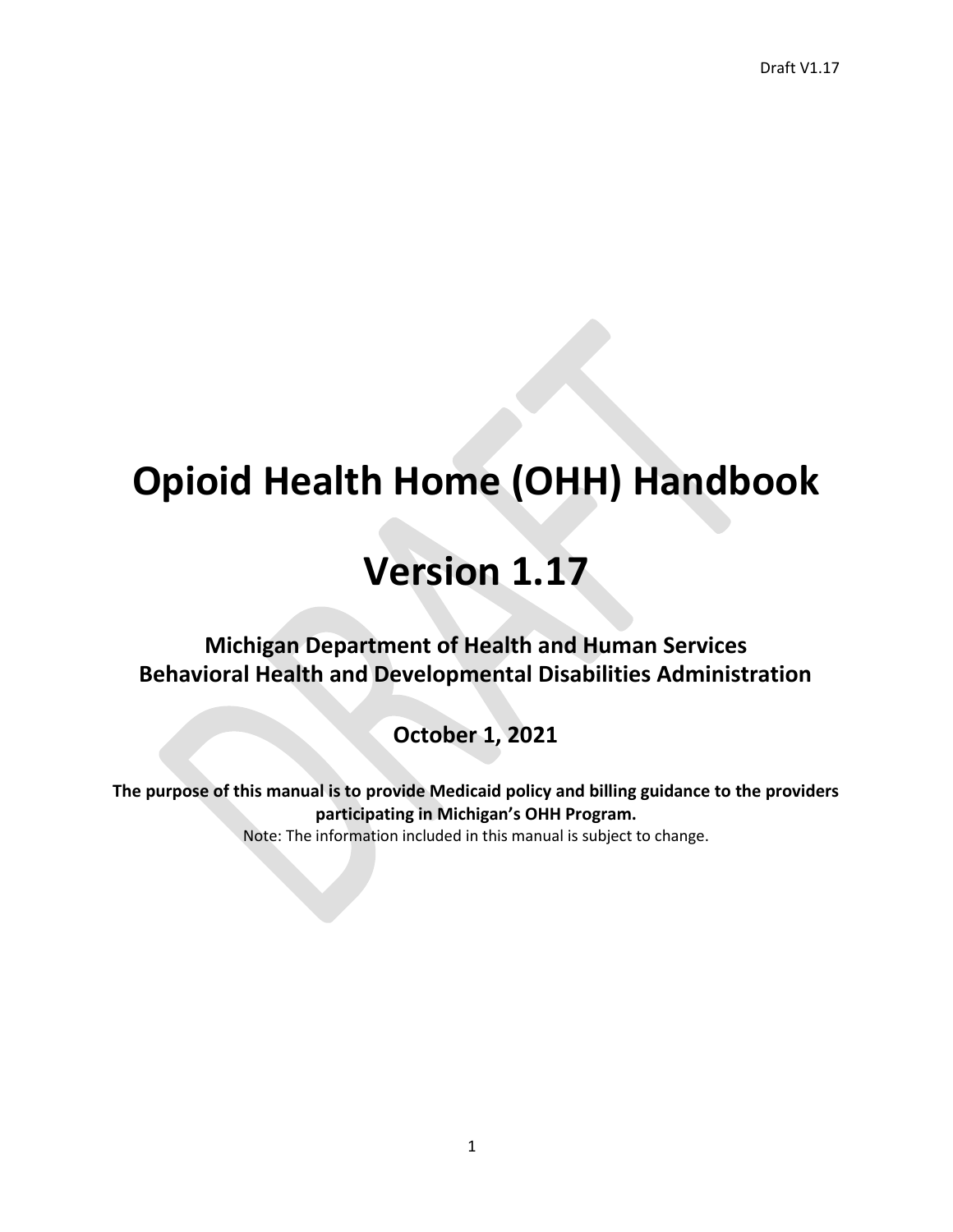## <span id="page-1-0"></span>**Table of Contents**

## **Table of Contents**

| 1.1 |  |  |  |  |  |
|-----|--|--|--|--|--|
| 1.2 |  |  |  |  |  |
| 1.3 |  |  |  |  |  |
| 1.4 |  |  |  |  |  |
| 1.4 |  |  |  |  |  |
| 1.4 |  |  |  |  |  |
| 1.4 |  |  |  |  |  |
|     |  |  |  |  |  |
| 2.1 |  |  |  |  |  |
| 2.2 |  |  |  |  |  |
| 2.3 |  |  |  |  |  |
| 2.4 |  |  |  |  |  |
| 2.5 |  |  |  |  |  |
| 2.6 |  |  |  |  |  |
|     |  |  |  |  |  |
| 3.1 |  |  |  |  |  |
| 3.2 |  |  |  |  |  |
| 3.3 |  |  |  |  |  |
| 3.4 |  |  |  |  |  |
|     |  |  |  |  |  |
| 4.1 |  |  |  |  |  |
| 4.2 |  |  |  |  |  |
| 4.3 |  |  |  |  |  |
| 4.4 |  |  |  |  |  |
| 4.5 |  |  |  |  |  |
| 4.6 |  |  |  |  |  |
| 4.7 |  |  |  |  |  |
|     |  |  |  |  |  |
| 5.1 |  |  |  |  |  |
| 5.2 |  |  |  |  |  |
|     |  |  |  |  |  |
| 6.1 |  |  |  |  |  |
| 6.2 |  |  |  |  |  |
| 6.3 |  |  |  |  |  |
| 6.4 |  |  |  |  |  |
|     |  |  |  |  |  |
| 7.1 |  |  |  |  |  |
| 7.2 |  |  |  |  |  |
| 7.3 |  |  |  |  |  |
|     |  |  |  |  |  |
|     |  |  |  |  |  |
|     |  |  |  |  |  |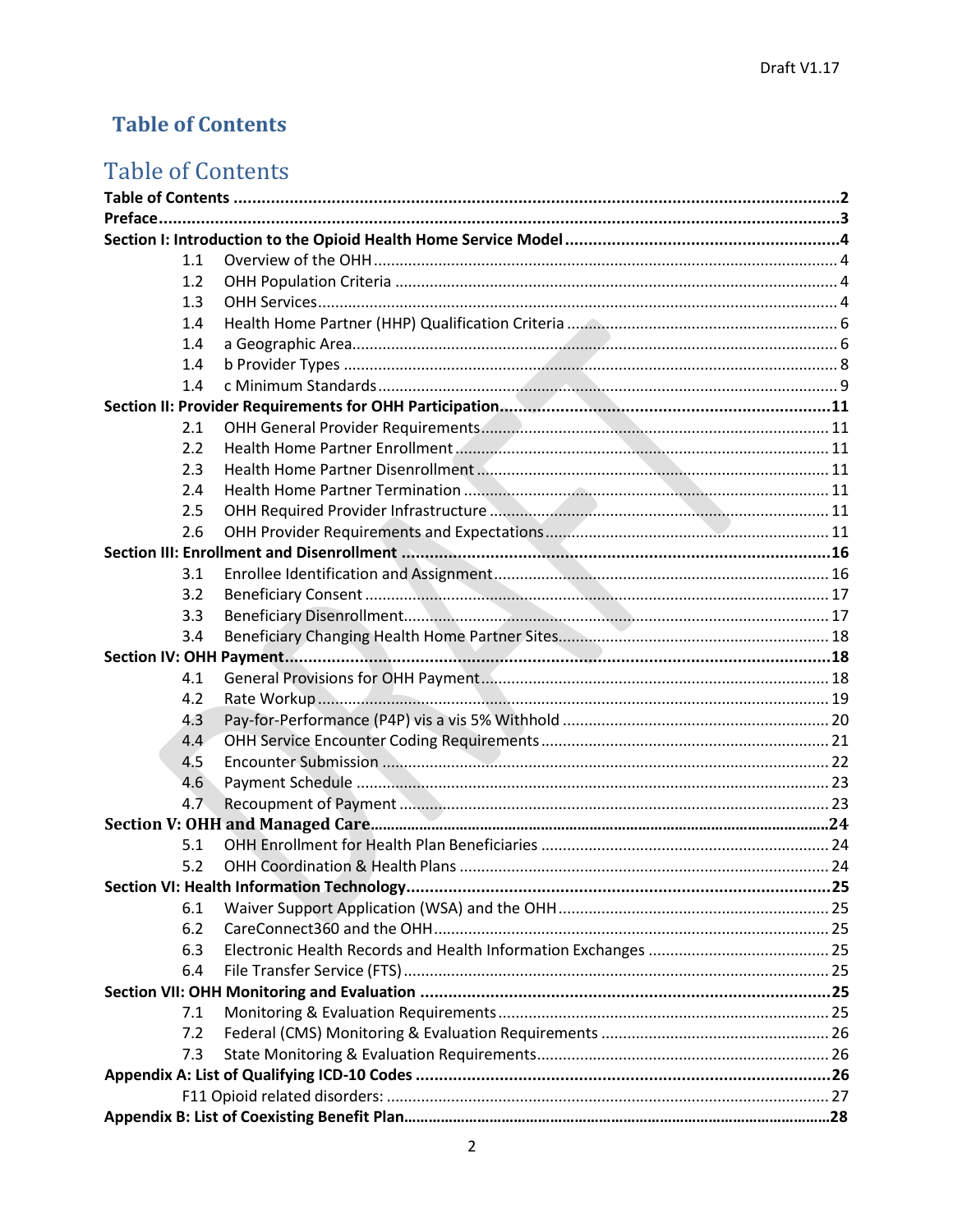## <span id="page-2-0"></span>**Preface**

The Michigan Department of Health & Human Services (MDHHS) created the OHH Handbook to provide Medicaid policy and billing guidance to providers participating in Michigan's OHH Program which is an optional service under the Michigan Medicaid State Plan Amendment (SPA). Most broadly, this handbook will provide detailed instructions that will help providers complete and submit documentation necessary for policy adherence and billing completion. The handbook will also provide links to additional information where necessary.

MDHHS requires that all providers participating in the OHH Program be familiarized with all Medicaid policies and procedures prior to rendering services to beneficiaries. This includes policies and procedure currently in effect in addition to those issued in the future.

While it is the intent of MDHHS to keep this handbook as updated as possible, the information provided throughout is subject to change. All current and future policies and procedures will be maintained on the MDHHS OHH website listed below. Finally, this handbook should not be construed as policy for the OHH program.

The handbook will be maintained on the OHH website here: [michigan.gov/ohh.](http://www.michigan.gov/mdhhs/0%2C5885%2C7-339-71547_4860-374547--%2C00.html)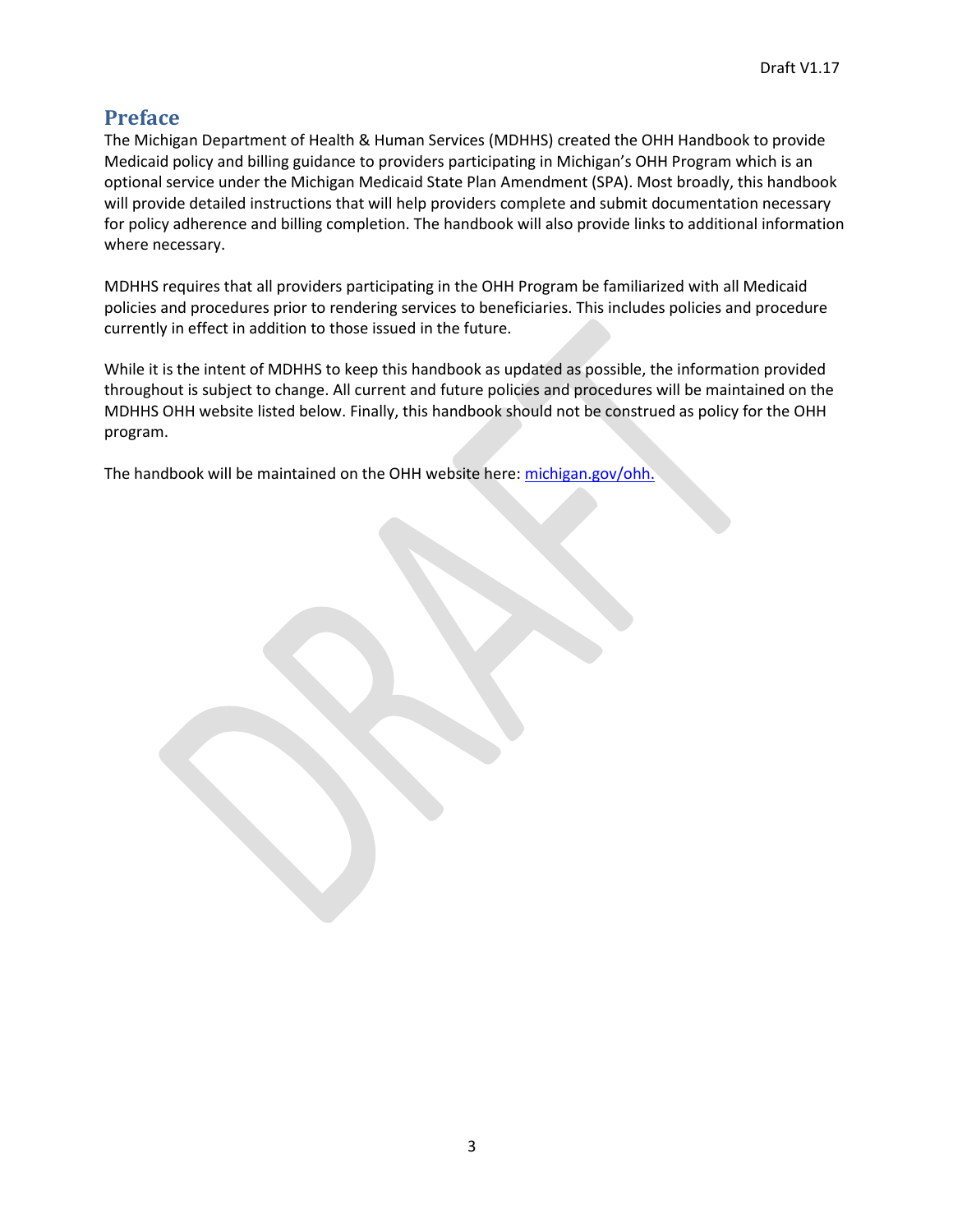## <span id="page-3-0"></span>**Section I: Introduction to the Opioid Health Home Service Model**

#### <span id="page-3-1"></span>**1.1 Overview of the OHH**

The Michigan Department of Health & Human Services (MDHHS) is seeking approval from the Centers for Medicaid and Medicare Services (CMS) to revise the current OHH SPA to optimize and expand the OHH in select Michigan counties. The OHH will provide comprehensive care management and coordination services to Medicaid beneficiaries with an opioid use disorder. Michigan's OHH model is comprised of a partnership between a Lead Entity (LE) and Health Home Partners (HHPs) that can best serve the needs of each unique beneficiary. HHPs will be comprised of two settings – HHP Opioid Treatment Programs (OTPs) and HHP Office Based Opioid Treatment Providers (OBOTs). The State will provide a monthly case rate to the LE based for OHH beneficiaries with at least one OHH service. The State is requiring the LE to adopt a minimum fee schedule based on state plan OHH Fee for service (FFS) rates to pay in-network HHPs. The LE will pay HHPs directly on behalf of the State. LEs and HHPs must meet the provider qualifications set forth in the SPA, policy and this OHH Handbook and provide the six federally required core health home services. HHPs must contract or establish memorandums of understanding with a LE. The LE and HHPs must be connected to other community-based providers to manage the full breadth of beneficiary needs. Finally, MDHHS will employ a pay-for- performance (P4P) incentive that will reward providers based on outcomes. MDHHS will only claim federal match for P4P incentive payments after P4P qualifications have been met and providers have been paid. Michigan has three overarching goals for the OHH program: 1) improve care management of beneficiaries with opioid use disorders, including Medication Assisted Treatment (MAT); 2) improve care coordination between physical and behavioral health care services; and 3) improve care transitions between primary, specialty, and inpatient settings of care.

#### <span id="page-3-2"></span>**1.2 OHH Population Criteria**

Eligible beneficiaries meeting geographic area requirements cited in the Provider Eligibility Requirements section include those enrolled in Medicaid, the Healthy Michigan Plan, Freedom to Work, Healthy Kids Expansion or MIChild who have a diagnosis of opioid use disorder.

A list of coexisting benefit plans can be found in Appendix B, all other plans are excluded while a beneficiary is enrolled in OHH. Please note, beneficiaries cannot be enrolled in OHH if they are already enrolled in Behavioral Health Home, Health Home MI Care Team, Integrated Care MI Health Link, Nursing Home, or Hospice during the same month. Beneficiary benefits should be verified in CHAMPS.

#### <span id="page-3-3"></span>**1.3 OHH Services**

OHH services will provide integrated, person-centered, and comprehensive care to eligible beneficiaries to successfully address the complexity of comorbid physical and behavioral health conditions. Individuals eligible for opioid health home services are eligible for all Medicaid services. Opioid health home services were designed to help beneficiaries connect to medically necessary services. However, payment for duplicate services in the same calendar month is prohibited. The health home team must choose which available Medicaid covered service best meets the person's needs. OHH must provide the following six core health home services as appropriate for each beneficiary:

- Comprehensive Care Management, including but not limited to:
	- $\circ$  Assessment of each beneficiary, including behavioral and physical health careneeds;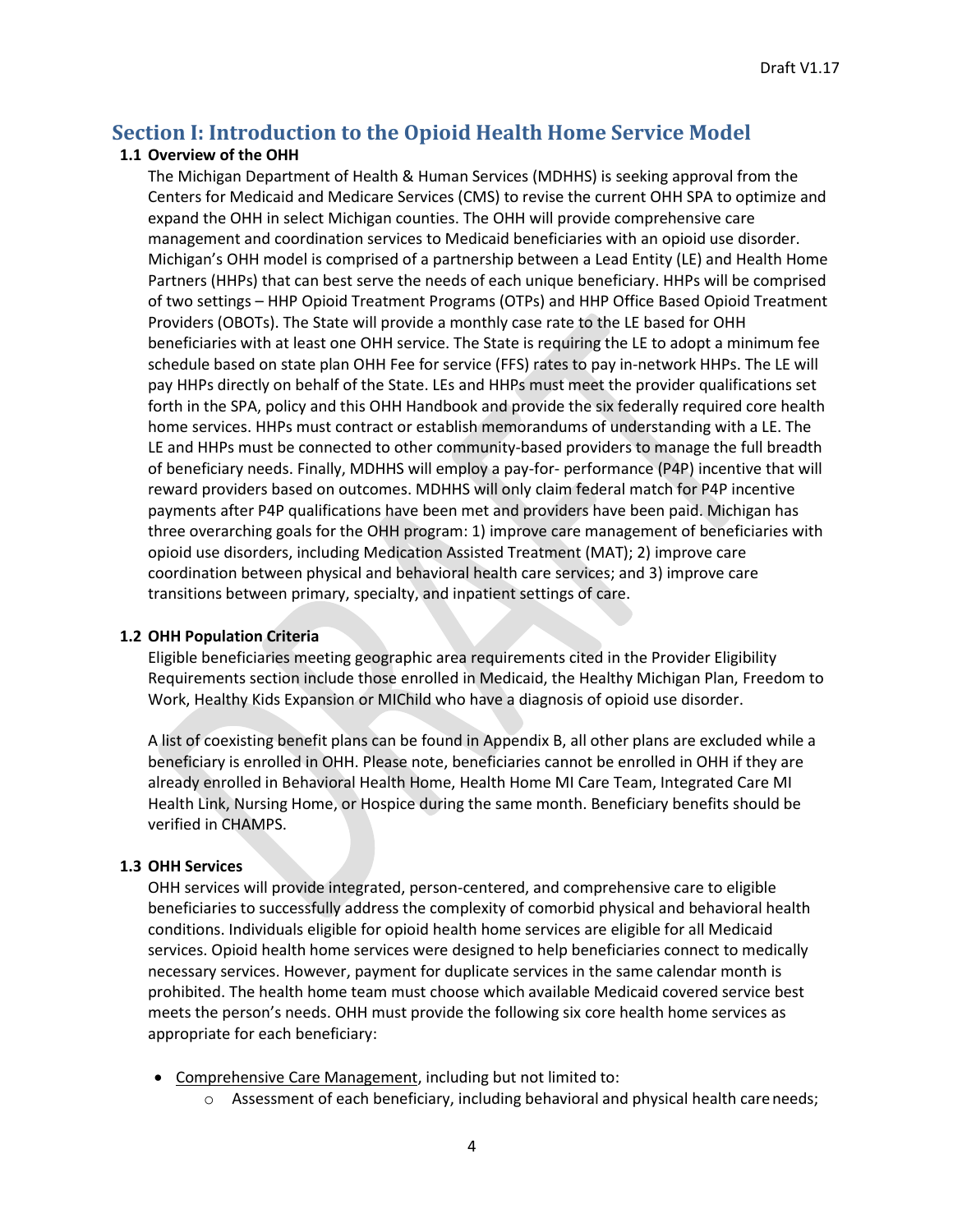- o Assessment of beneficiary readiness to change;
- o Development of an individualized care/treatment plan;
- o Documentation of assessment and care plan in the Electronic Health Record; and
- o Periodic reassessment of each beneficiary's treatment, outcomes, goals, self- management, health status, and service utilization.
- Care Coordination, including but not limited to:
	- o Organization of all aspects of a beneficiary's care;
	- o Management of all integrated primary and specialty medical services, behavioral health services, physical health services, and social, educational, vocational, housing, and community services;
	- $\circ$  Information sharing between providers, patient, authorized representative(s), and family;
	- o Resource management and advocacy;
	- o contact, with an emphasis on in-person contact (although telephonic contact may be used for lower-risk beneficiaries who require less frequent face-to-face contact);
	- o Appointment making assistance, including coordinating transportation;
	- o Development and implementation of care plan;
	- o Medication adherence and monitoring;
	- o Referral tracking;
	- o Use of facility liaisons;
	- o Use of patient care team huddles;
	- o Use of case conferences;
	- o Tracking of test results;
	- o Requiring discharge summaries;
	- o Providing patient and family activation and education;
	- o Providing patient-centered training (e.g., diabetes education, nutrition education, etc.); and
	- o Connection of beneficiary to resources (e.g., smoking cessation, substance use disorder treatment, nutritional counseling, obesity reduction and prevention, disease-specific education, etc.).
- Health Promotion, including but not limited to:
	- o Providing patient and family activation and education;
	- o Providing patient-centered training (e.g., diabetes education, nutrition education, etc.); and
	- o Connection of beneficiary to resources (e.g., smoking cessation, substance use disorder treatment, nutritional counseling, obesity reduction and prevention, disease-specific education, etc.);
	- o Promoting healthy lifestyle interventions;
	- o Encouraging a routine preventative care such as immunizations and screenings;
	- o Assessing the patient and family's understanding of the health condition and motivation to engage in self-management;
	- o Using evidence-based practices, to engage and help patient participate in and manage their care.
- Comprehensive Transitional Care, including but not limitedto: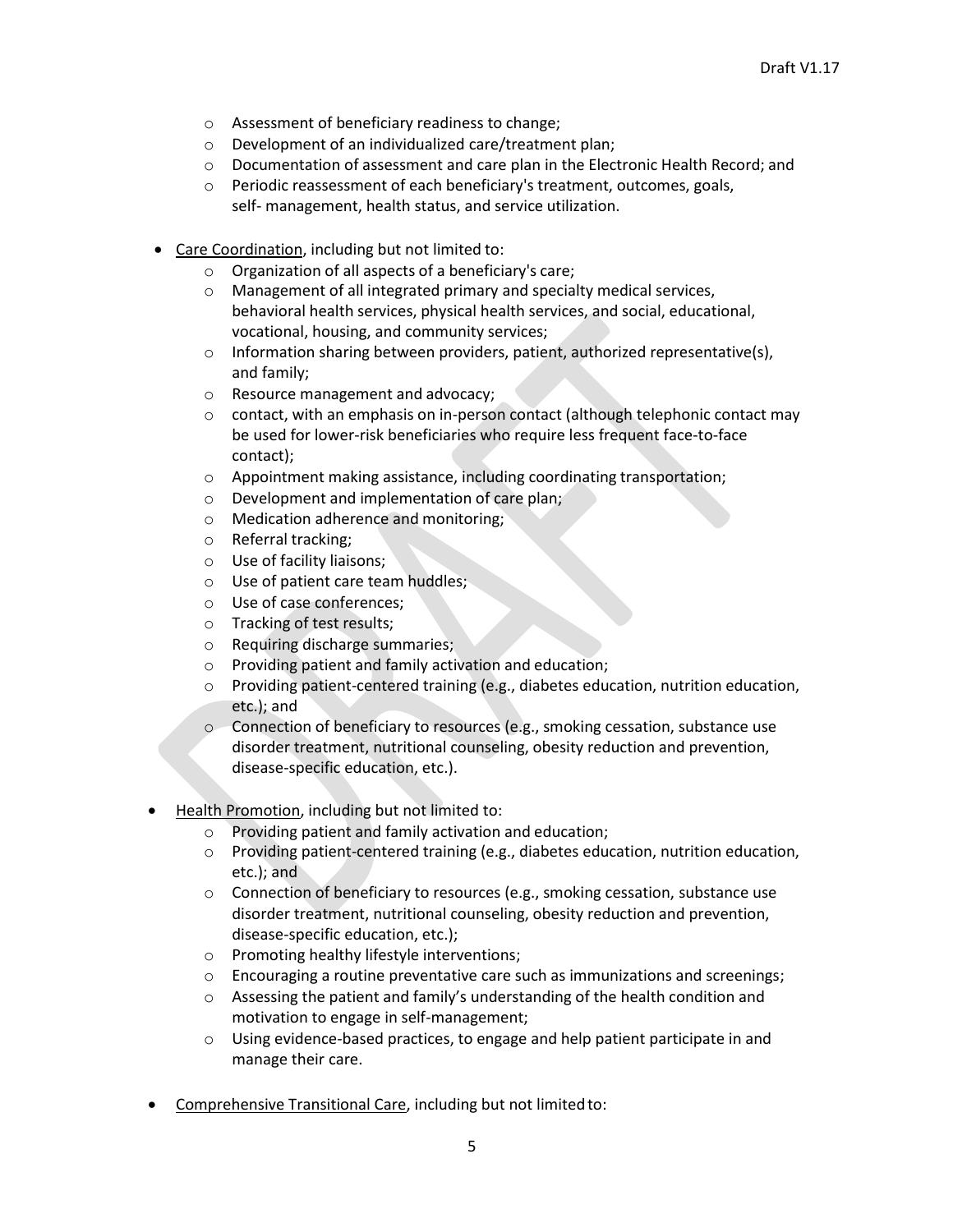- o Connecting the beneficiary to health services;
- o Coordinating and tracking the beneficiary's use of health services through Health Information Technology (HIT) in conjunction with the LE Coordinator;
- o Providing and receiving notification of admissions and discharges;
- o Receiving and reviewing care records, continuity of care documents, and discharge summaries;
- o Post-discharge outreach to ensure appropriate follow-up services for all care in conjunction with the LE Coordinator;
- o Medication reconciliation;
- o Pharmacy coordination;
- o Proactive care (versus reactive care);
- o Specialized transitions when necessary (i.e., age, corrections); and
- o Home visits to ensure stability through transitions.
- Individual and Family Support (including authorized representatives), including but not limited to:
	- o Reducing barriers to the beneficiary's care coordination;
	- o Increasing patient and family skills and engagement;
	- o Use of community supports (i.e., Community Health Workers, peer supports, peer recovery coaches, support groups, self-care programs, etc.);
	- o Facilitating improved adherence to treatment;
	- o Advocating for individual and family needs;
	- o Assessing and increasing individual and family health literacy;
	- o Use of advance directives, including psychiatric advance directives;
	- $\circ$  Contributing assistance with maximizing beneficiary's level of functioning; and
	- o Providing assistance with development of social networks.
- Referral to Community and Social Support Services, including but not limited to:
	- $\circ$  Providing beneficiaries with referrals to support services;
	- $\circ$  Collaborating/coordinating with community-based organizations and key community stakeholders;
	- o Emphasizing resources closest to the beneficiary's home;
	- o Emphasizing resources which present the fewest barriers;
	- o Identifying community-based resources;
	- o Providing resource materials pertinent to patient needs;
	- o Assisting in obtaining other resources, including benefit acquisition;
	- o Providing referral to housing resources; and
	- o Providing referral tracking and follow-up.

#### <span id="page-5-0"></span>**1.4 Health Home Partner (HHP) Qualification Criteria**

Eligible HHPs must meet all applicable state and federal licensing requirements, including specifications set forth in this policy. Additionally, eligible providers will sign the MDHHS-5745 (Health Home Partner Application) attesting to meeting the requirements cited in MSA Policy 20- 31, the SPA, and other applicable MDHHS policies and procedures. HHPs must contract or have a Memorandum of Understanding (MOU) with the LE.

#### <span id="page-5-1"></span>**1.4a Geographic Area**

OHH services will be available to Medicaid beneficiaries who reside in the following counties and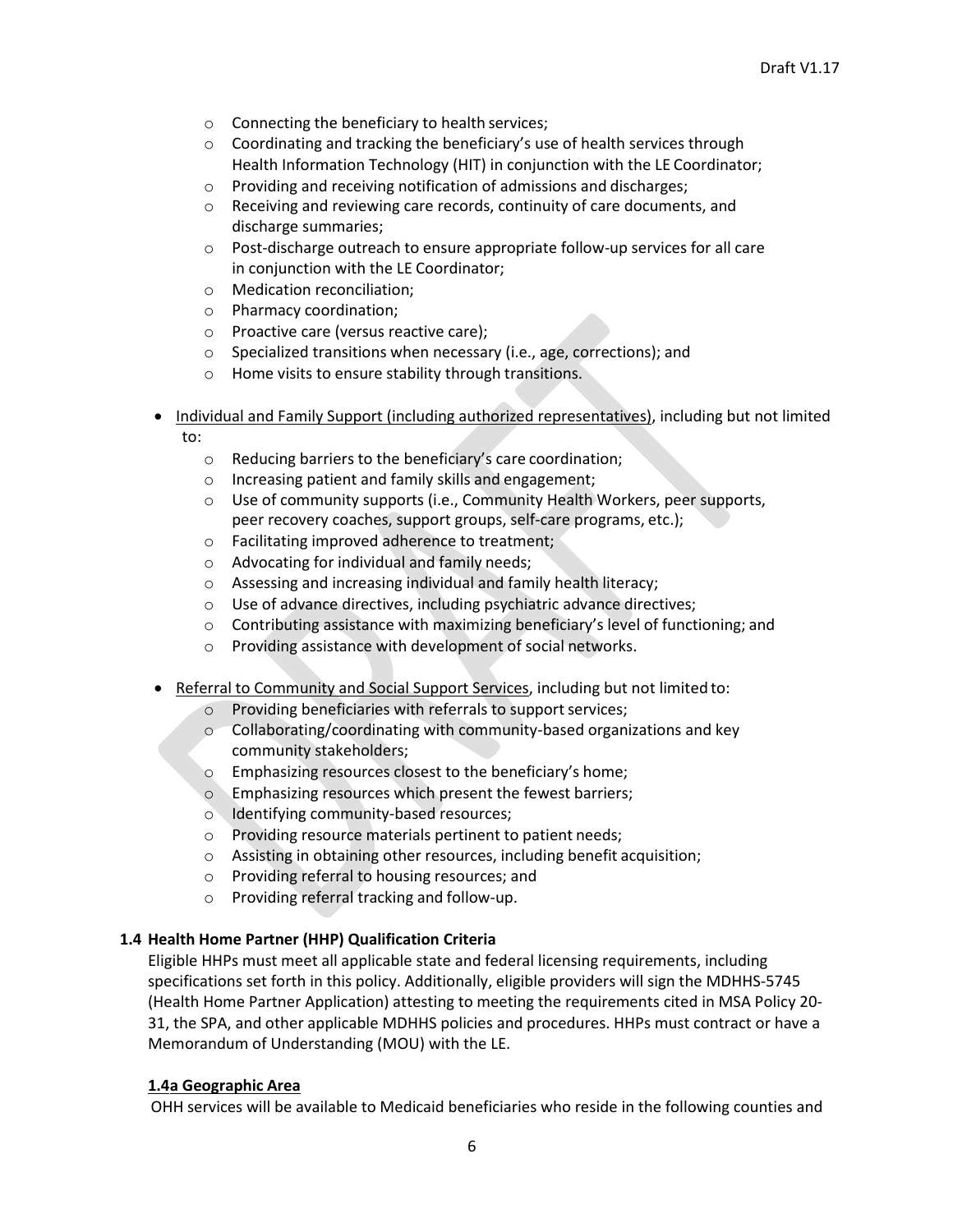meet all other eligibility criteria:

- Alcona
- Alger
- Alpena
- Antrim
- Baraga
- Benzie
- Calhoun
- Charlevoix
- Cheboygan
- Chippewa
- Crawford
- Delta
- Dickinson
- Emmet
- Genesee
- Gogebic
- Grand Traverse
- Houghton
- Iosco
- Iron
- Kalamazoo
- Kalkaska
- Keweenaw
- Lapeer
- Leelanau
- Lenawee
- Livingston
- Luce
- Mackinac
- Macomb
- Manistee
- Marquette
- Menominee
- Missaukee
- Monroe
- Montmorency
- Ogemaw
- Ontonagon
- Oscoda
- Otsego
- Presque Isle
- Roscommon
- Sanilac
- Schoolcraft
- St. Clair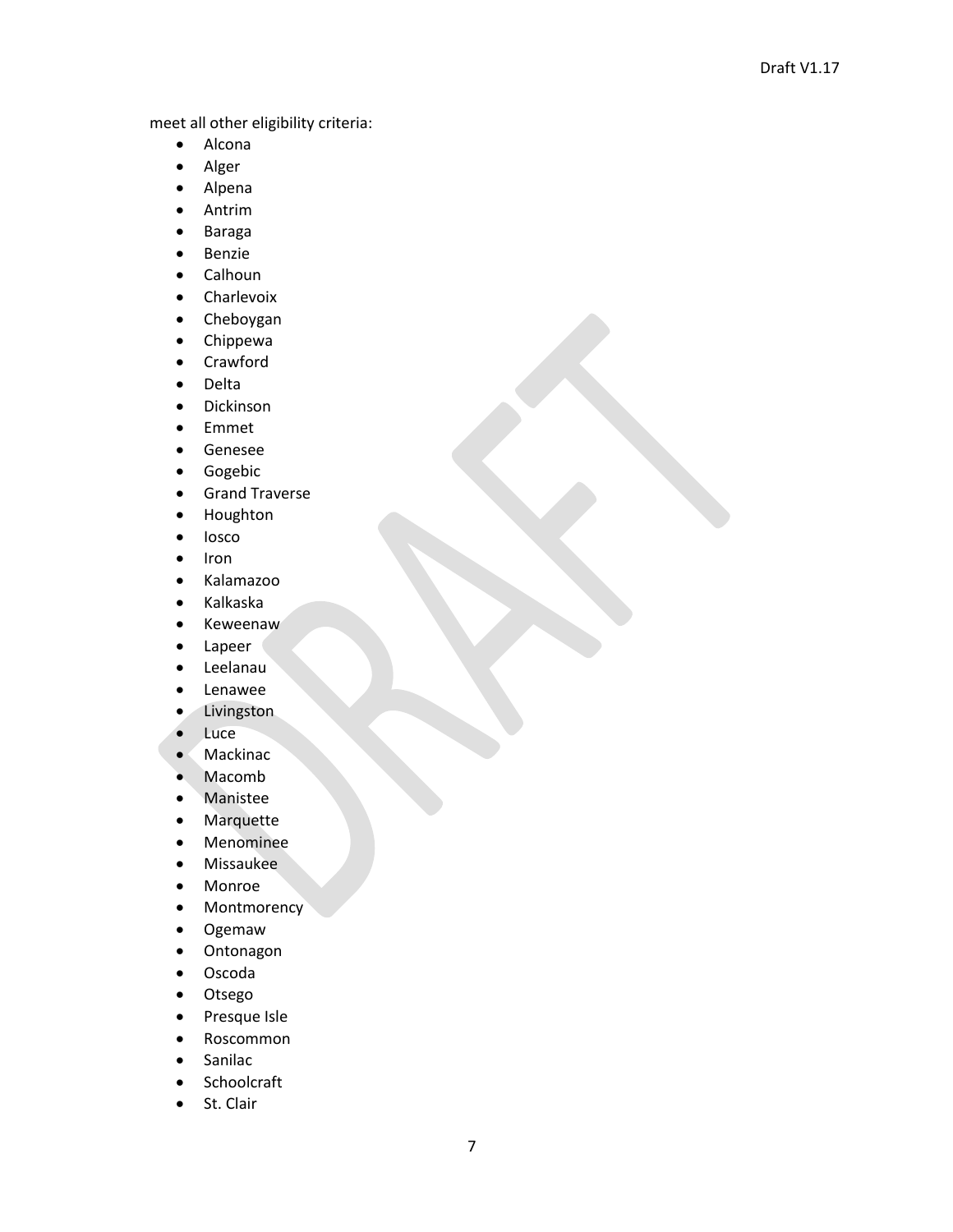- Washtenaw
- Wayne
- Wexford

#### <span id="page-7-0"></span>**1.4b Provider Types**

The LE will be responsible for providing health homes services in partnership with community based HHPs. The LE already contracts with the State for Medicaid services. All HHPs must provide Medication Assisted Treatment (MAT). HHP-OTPs must meet all state and federal licensing requirements of an OTP. HHP-OBOT providers must attain the proper federal credentials from the Substance Abuse and Mental Health Services Administration (SAMHSA) and the Drug Enforcement Agency (DEA) to provide MAT.

- Lead Entity (LE)
	- o Be a regional entity as defined in Michigan's Mental Health Code (330.1204b).
	- o Must contract or develop a Memorandum of Understanding (MOU) with and pay a negotiated rate to HHPs (the scope of work established with the health home partners shall be defined by the provisions set forth in the health home handbook).
	- $\circ$  Be an MDHHS department-designated community mental health entity who may contract for and spend funds for the prevention of substance use disorder and for the counseling and treatment of individuals with substance use disorder, as defined in Michigan's Mental Health Code (Michigan Codified Law 330.1269).Have authority to access Michigan Medicaid claims and encounter data for the OHH target population.
	- o Have authority to access Michigan's WSA and CareConnect360.
	- $\circ$  Must have the capacity to evaluate, select, and support providers who meet the standards for HHPs, including:
		- Identification of providers who meet the HHP standards
		- Provision of infrastructure to support HHPs in care coordination
		- Collecting and sharing member-level information regarding health care utilization and medications
		- Providing quality outcome protocols to assess HHP effectiveness
		- **Developing training and technical assistance activities that will** support HHPs in effective delivery of HH services
	- o Must maintain a network of providers that support the HHPs to service beneficiaries with an opioid use disorder.
	- o Must pay HHPs directly on behalf of the State for the OHH Program at the State defined rate.
- Health Home Partner (HHP) -- Opioid Treatment Program (OTP)
	- o Enroll or be enrolled in Michigan Medicaid and agree to comply with all Michigan Medicaid program requirements.
	- o Must meet applicable Federal and State licensing standards in addition to Medicaid provider certification and enrollment requirements as an Opioid Treatment Program.
- Health Home Partner (HHP) -- Office Based Opioid Treatment Provider(OBOT)
	- o Enroll or be enrolled in Michigan Medicaid and agree to comply with all Michigan Medicaid program requirements.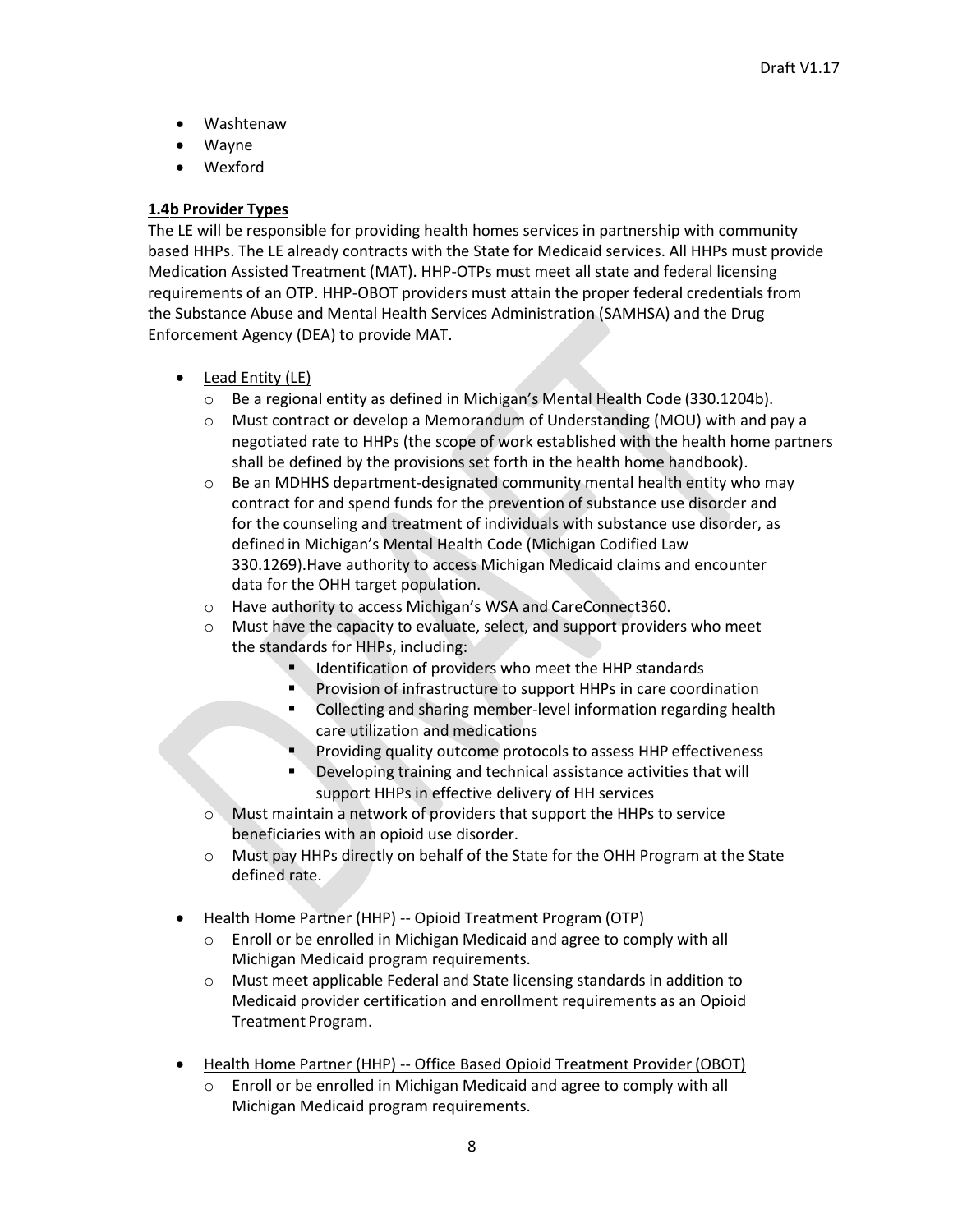- o Must meet applicable Federal and State licensing standards in addition to Medicaid provider certification and enrollment requirements as one of the following:
	- Community Mental Health Services Program (Community Mental Health Center)
	- Federally Qualified Health Center/Primary Care Safety Net Clinic
	- Hospital based Physician Group
	- Physician based Clinic
	- Physician or Physician Practice
	- Rural Health Clinics
	- Substance Use Disorder Provider other than Opioid Treatment Program
	- **■** Tribal Health Center

#### <span id="page-8-0"></span>**1.4c Minimum Standards**

The State's minimum requirements and expectations for Health Homes providers are as follows: The Michigan OHH Lead Entity (LE) must:

- 1. Be a regional entity as defined in Michigan's Mental Health Code (330.1204b).
- 2. Be an MDHHS department-designated community mental health entity who may contract or develop an MOU for and spend funds for the prevention of substance use disorder and for the counseling and treatment of individuals with substance use disorder, as defined in Michigan's Mental Health Code (Michigan Codified Law 330.1269).
- 3. Have authority to access Michigan Medicaid claims and encounter data for the OHH target population.
- 4. Must have the capacity to evaluate, select, and support providers who meet the standards for HHPs, including:
	- a. Identification of providers who meet the HHP standards
	- b. Provision of infrastructure to support HHPs in care coordination
	- c. Collecting and sharing member-level information regarding health care utilization and medications
	- d. Providing quality outcome protocols to assess HHP effectiveness
	- e. Developing training and technical assistance activities that will support HHPs in effective delivery of health home services
- 5. Must maintain a network of providers that support the HHPs to service beneficiaries with an opioid use disorder.
- 6. Must pay providers directly on behalf of the State for the OHH Program at the State defined rate.
- 7. The LE must be contracted with MDHHS to execute the enrollment, payment, and administration of the OHH with providers; MDHHS will retain overall oversight and direct administration of the LE; The LE will also serve as part of the Health Homes team by providing care management and care coordination services.

The Lead Entity (LE) and the Health Home Partners (HHP) jointly must:

- 1. HHPs must be enrolled in the Michigan Medicaid program and in compliance with all applicable program policies.
- 2. HHPs must enroll and execute any necessary agreement(s)/contract(s) with the LE; HHPs must also sign the MDHHS-5745 with MDHHS.
- 3. HHPs must adhere to all federal and state laws regarding Section 2703 Health Homes recognition/certification, including the capacity to perform all core services specified by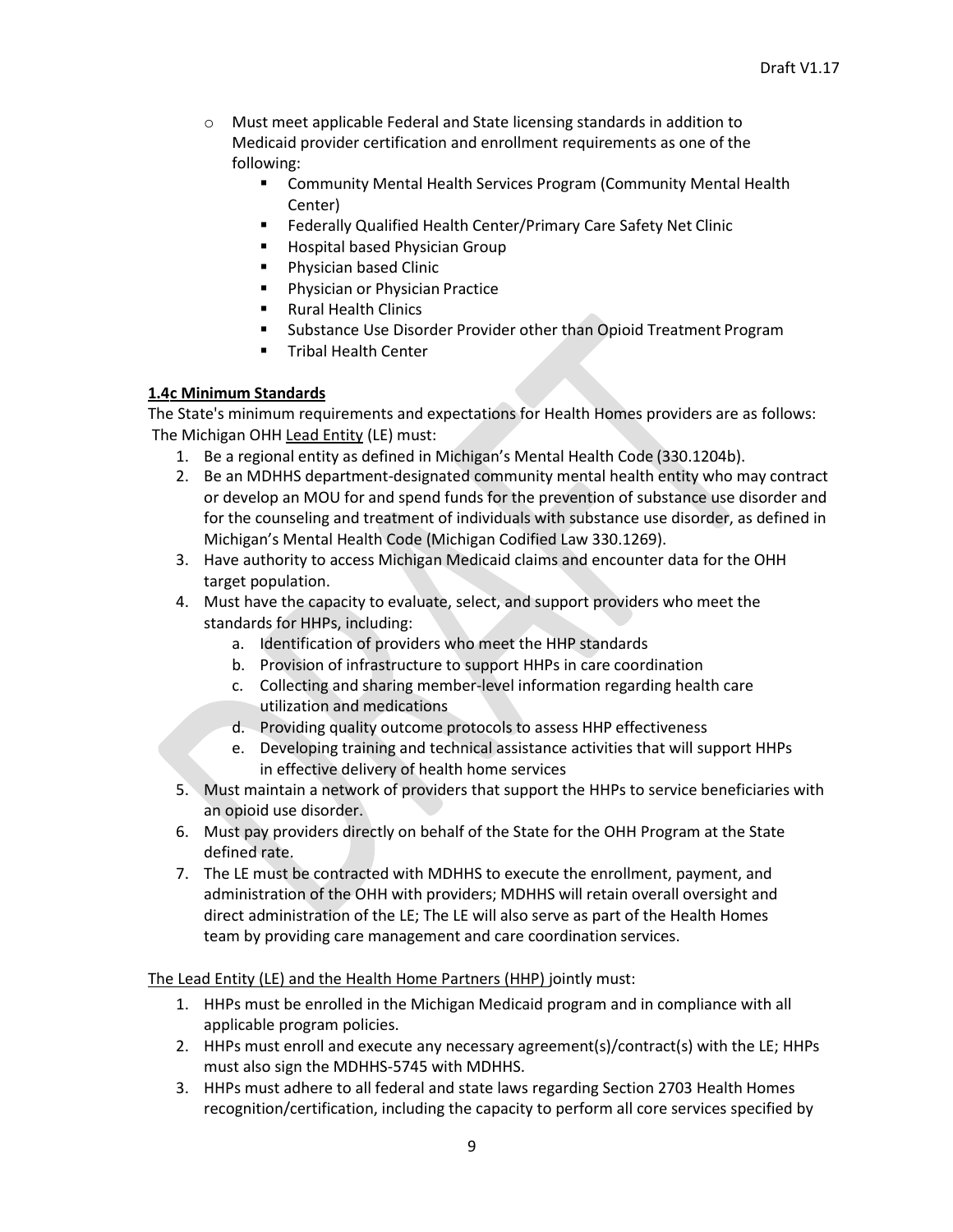CMS. Providers shall meet the following recognition/certification standards:

- a. Attain accreditation from a national recognizing body specific to a health home, patient-centered medical home, or integrated care (e.g., NCQA, AAAHC, JC, CARF, etc.) The LE/HHP may be pursuit of such accreditation at the time of OHH implementation; or,
- b. In the absence of accreditation from a national recognizing body (health home, PCMH, or integrated care), the LE may verify that an HHP meets standards to provide health home services parallel to those required for accreditation. The LE must establish and utilize a template for HHPs that aligns with OHH Partner Standards Document, OHH Handbook, SPA, and policy. MDHHS has the right to review all templates created by the LE quality assurance and compliance purposes.
- 4. Provide 24-hour, seven days a week availability of information, screening for services and emergency consultation services to beneficiaries.
- 5. Ensure access to timely services for enrollees, including seeing enrollees within seven days and 30 days of discharge from an acute care or psychiatric inpatient stay.
- 6. Ensure person-centered and integrated recovery action planning that coordinates and integrates all clinical and non-clinical health care related needs and services.
- 7. Provide quality-driven, cost-effective health home services in a culturally competent manner that addresses health disparities and improves health literacy.
- 8. Utilize the MDHHS-5515 Consent to Share Behavioral Health and Substance Use Disorder Information.
- 9. Demonstrate the ability to perform each of the following functional requirements. This includes documentation of the processes and methods used to execute these functions.
	- a. Coordinate and provide the six core services cited in Section 2703 of the Affordable Care Act.
	- b. Coordinate and provide access to high-quality health care services, including recovery services, informed by evidence-based clinical practice guidelines.
	- c. Coordinate and provide access to preventive and health promotion services, including prevention of mental illness and substance use disorders.
	- d. Coordinate and provide access to physical, mental health, and substance use disorder services.
	- e. Coordinate and provide access to chronic disease management, including self- management support to individuals and their families.
	- f. Demonstrate a capacity to use health information technology to link services, facilitate communication among team members and between the health team and individual and family caregivers, and provide feedback to practices as appropriate.
	- g. Establish a continuous quality improvement program and collect and report on data that permits an evaluation of increased coordination of care and chronic disease management on clinical outcomes, experience of care outcomes, and quality of care outcomes at the population level.
- 10. Demonstrate the ability to report required data for both state and federal monitoring of the program.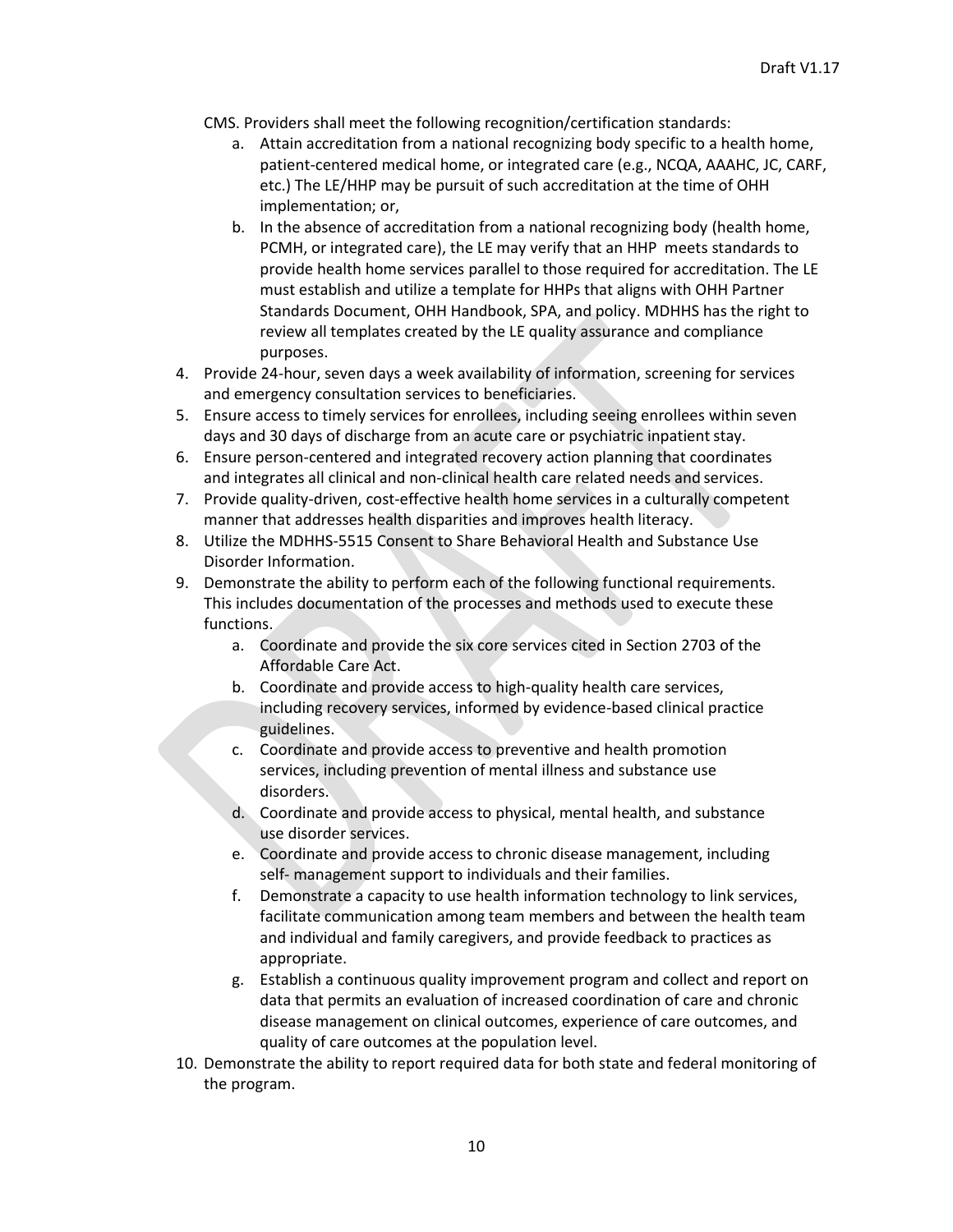## <span id="page-10-0"></span>**Section II: Provider Requirements for OHH Participation**

#### <span id="page-10-1"></span>**2.1 OHH General Provider Requirements**

LEs must adhere to the OHH contractual and policy requirements with MDHHS. HHPs must meet the requirements indicated in the Health Home Partner Application with MDHHS and the LE requirements. LEs and HHPs must adhere to the requirements of the State Plan Amendment, all Medicaid statutes, policies, procedures, rules, and regulations, and the OHH Handbook.

#### <span id="page-10-2"></span>**2.2 Health Home Partner Enrollment**

All HHPs must be properly paneled with the LE through contract, memorandum of understanding, or similar mechanism conveying mutual partnership to execute OHH services. Moreover, all HHPs must sign and attest to the requirements set forth in the Health Home Partner Application.

#### <span id="page-10-3"></span>**2.3 Health Home Partner Disenrollment**

To maximize continuity of care and the patient-provider relationship, MDHHS expects HHPs to establish a lasting relationship with enrolled beneficiaries. However, HHPs wishing to discontinue OHH services must notify the regional LE and MDHHS before ceasing OHH operations. OHH services may not be discontinued without MDHHS approval of a provider-created cessation plan and protocols for beneficiary transition.

#### <span id="page-10-4"></span>**2.4 Health Home Partner Termination**

Failure to abide by the terms of the OHH policy and requirements may result in disciplinary action, including placing the provider in a probationary period and, to the fullest degree, termination as an HHP.

#### <span id="page-10-5"></span>**2.5 OHH Required Provider Infrastructure**

OHHs, through the LE and HHP, will ensure beneficiary access to an interdisciplinary care team that addresses the beneficiary's behavioral and physical health needs. Each setting will have its own unique set of requirements commensurate with the scope of their operations to reflect beneficiary needs. Contingent upon MDHHS exceptions, specific minimum requirements for each setting are as follows:

*LEs (per 100 beneficiaries)*

- Health Home Director (0.5 FTE)
	- o Includes one director and relevant administrative staff (e.g., program coordinators and support staff

*HHPs (per 100 beneficiaries)*

- Behavioral Health Specialist (0.25 FTE)
- Nurse Care Manager (1.00 FTE)
- Peer Recovery Coach, Community Health Worker, Medical Assistant (2.00-4.00 FTE)
- Medical Consultant (0.10 FTE)
- Psychiatric Consultant (0.05 FTE)

#### <span id="page-10-6"></span>**2.6 OHH Provider Requirements and Expectations**

- o Health Home Director (e.g., Lead Entity Care Coordinator)
- $\circ$  Provides leadership for implementation and coordination of health home activities
- o Coordinates all enrollment into the health home on behalf of providers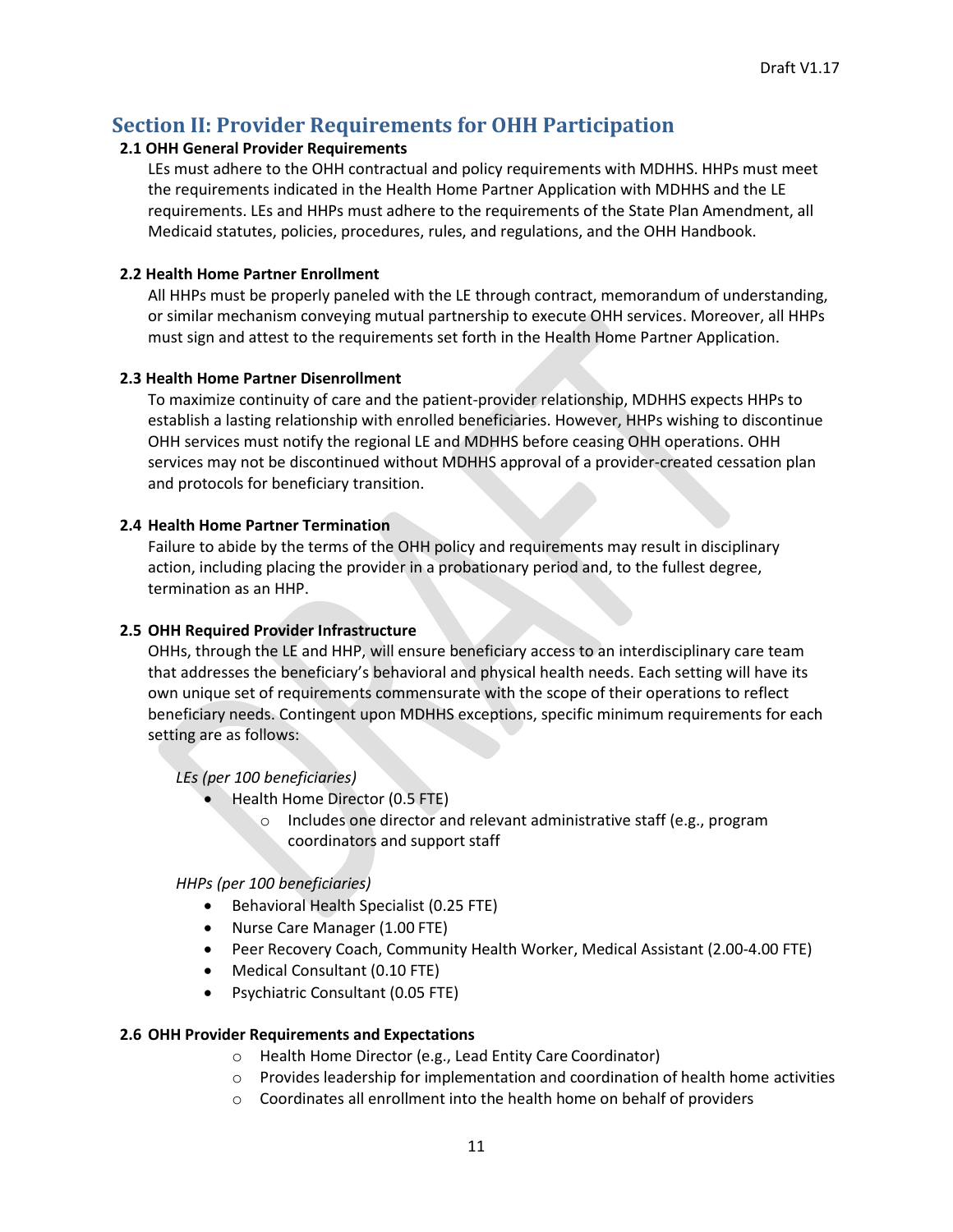- o Coordinates with LE care management staff and HHPs to identify a beneficiary's optimal setting of care
- o Coordinates and utilizes HIT with the HHP team to maximize care coordination and care management
- $\circ$  Serves as a liaison between the health homes site and MDHHS staff/contractors
- o Champions practice transformation based on health home principles
- o Coordinates all enrollment into the health home on behalf of providers
- o Develops and maintains working relationships with primary and specialty care providers including Community Mental Health Service Providers and inpatient facilities
- o Collects and reports on data that permits an evaluation of increased coordination of care and chronic disease management
- o Monitors Health Home performance and leads quality improvement efforts
- o Designs and develops prevention and wellness initiatives, and referral tracking
- o Training and technical assistance
- o Data management and reporting
- Behavioral Health Specialist (e.g., Case Worker, Counselor, or Therapist with related degree)
	- o Screens individuals for mental health and substance use disorders
	- $\circ$  Refers beneficiaries to a licensed mental health provider and/or licensed and certified SUD therapist as necessary
	- $\circ$  Conducts brief intervention for individuals with behavioral health problems
	- o Meets regularly with the care team to plan care and discuss cases, and exchanges appropriate information with team members in an informal manner as part of the daily routine of the clinic
	- o Supports primary care providers in identifying and behaviorally intervening with patients
	- o Focuses on managing a population of patients versus specialty care
	- o Works with patients to identify chronic behavior, discuss impact, develop improvement strategies and specific goal-directed interventions
	- $\circ$  Develops and maintains relationships with community based mental health and substance abuse providers
	- $\circ$  Identifies community resources (i.e. support groups, workshops, etc.) for patient to utilize to maximize wellness
	- o Provides patient education
- Nurse Care Manager (e.g., licensed registered nurse)
	- $\circ$  Participates in the selection of strategies to implement evidence-based wellness and prevention initiatives
	- $\circ$  Participates in initial care plan development including specific goals for all enrollees
	- o Communicates with medical providers, subspecialty providers including mental health and substance abuse service providers, long term care and hospitals regarding records including admission/discharge
	- o Provides education in health conditions, treatment recommendation, medications and strategies to implement care plan goals including both clinical and non-clinical needs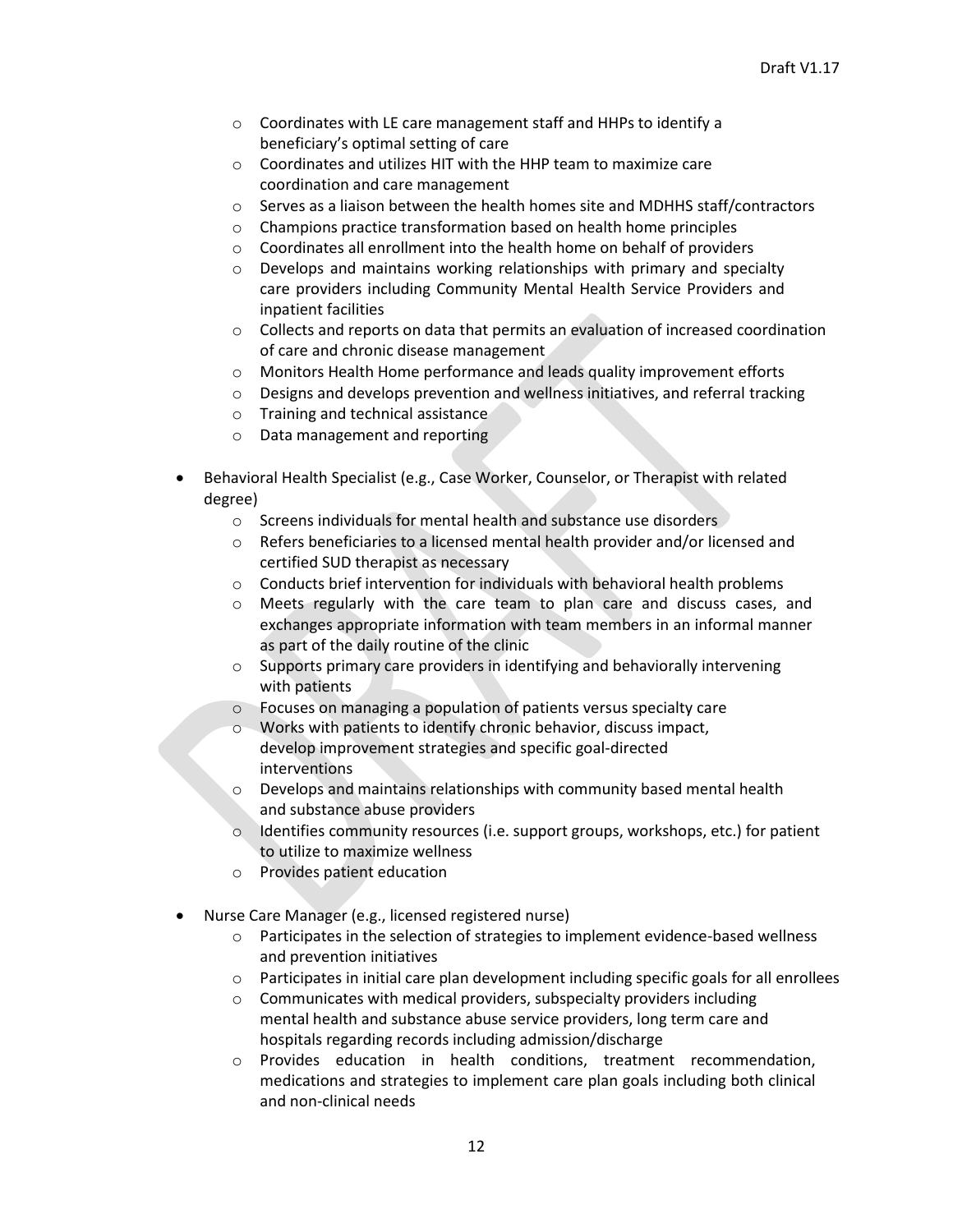- o Monitors assessments and screenings to assure findings are integrated in the care plan
- o Facilitates the use of the EHR and other HIT to link services, facilitate communication among team members and provide feedback
- o Monitors and report performance measures and outcomes
- o Meets regularly with the care team to plan care and discuss cases, and exchanges appropriate information with team members in an informal manner as part of the daily routine of the clinic
- Peer Recovery Coach, Community Health Worker, Medical Assistant (with appropriate certification/training)
	- $\circ$  Coordinates and provides access to individual and family supports, including referral to community social supports
	- o Meets regularly with the care team to plan care and discuss cases, and exchanges appropriate information with team members in an informal manner as part of the daily routine of the clinic
	- $\circ$  Identifies community resources (i.e. social services, workshops, etc.) for patient to utilize to maximize wellness and recovery capital
	- o Conducts referral tracking
	- o Coordinates and provides access to chronic disease management including self- management support
	- o Implements wellness and Prevention initiatives
	- o Facilitates health education groups
	- o Provides education on health conditions and strategies to implement care plan goals including both clinical and non-clinical needs
- Medical Consultant (i.e., primary care physician, physician's assistant, or nurse practitioner)
	- o Provides medical consultation to assist the care team in the development of the beneficiary's care plan, participate in team huddles when appropriate, and monitor the ongoing physical aspects of care as needed
- Psychiatric Consultant
	- $\circ$  Care team must have access to a licensed mental health service professional (i.e., psychologist, psychiatrist, psychiatric nurse practitioner) providing psychotherapy consult and treatment plan development services. This provider will be responsible for communicating treatment methods and expert advice to Behavioral Health Provider (incorporated into care team). It will be the responsibility of the Behavioral Health Provider (and/or other members of care team as assigned), to develop licensed mentalhealth provider's treatment into patient care plan.
- NOTE: Any provider could be assigned the "lead" for any patient based on their personcentered plan.
- In addition to the above Provider Infrastructure Requirements, eligible HHPs should coordinate care with the following professions: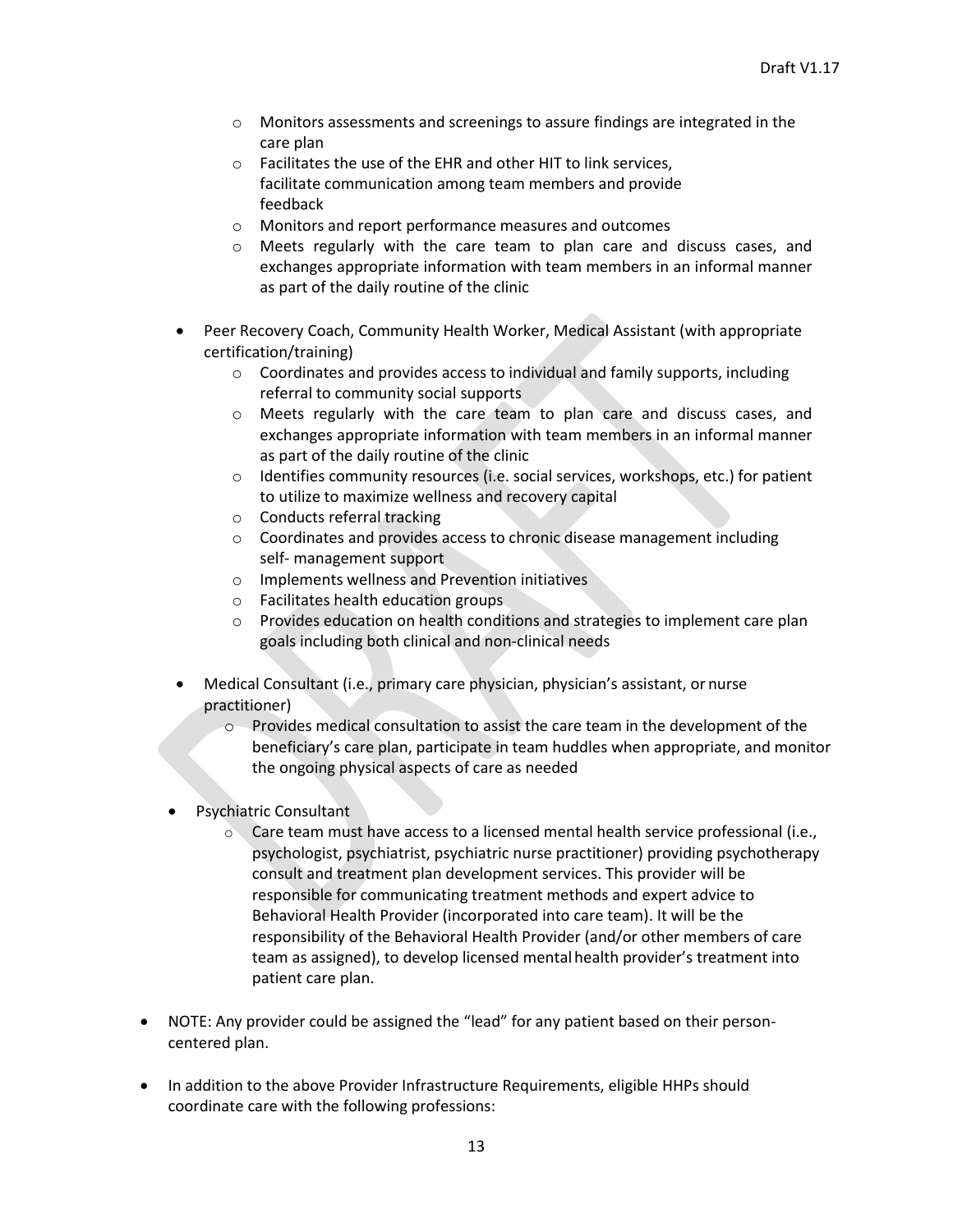- o Dentist
- o Dietician/Nutritionist
- o Pharmacist
- o Peer support specialist
- o Diabetes educator
- o School personnel
- o Others as appropriate

#### **2.7 Training and Technical Assistance**

MDHHS is requiring HHPs to actively participate in state and LE sponsored activities related to training and technical assistance and will also impose additional functional provider requirements to optimize care management, coordination, and behavioral health integration. Those requirements are below:

- 1. Participate in state and LE sponsored activities designed to support HHP in transforming service delivery. This includes a mandatory Health Home orientation for providers and clinical support staff before the program isimplemented.
- 2. Participate in ongoing technical assistance (including but not limited to trainings and webinars).
- 3. Participate in ongoing individual assistance (including but not limited to audits, site visits, trainings, etc., provided by State and/or State contractual staff).
- 4. Support Health Home team participation in all related activities and trainings, including coverage of travel costs associated with attending Health Home activities.
- 5. Provide each beneficiary, at a minimum, with access to a care team comprised of the providers mentioned in Section 1.4.
- 6. Assign a personal care team to each beneficiary.
- 7. Ensure each patient has an ongoing relationship with a personal member of their care team who is trained to provide first contact and support continuous and comprehensive care, where the patient and care team recognize each other as partners.
- 8. Embed behavioral health care services into primary health care services as applicable, with real-time behavioral health consultation available to each primary care provider.
- 9. Provide behavioral and physical health care to beneficiaries using a wholeperson orientation and with an emphasis on quality and safety.
- 10. Provide care or arrange for care to be provided by other qualified professionals. This includes but is not limited to care for all stages of life, acute care, chronic care, preventive services, long term care, and end of life care.
- 11. Engage in meaningful use of technology for patient communication.
- 12. Develop a person-centered care plan for each beneficiary that coordinates and integrates all clinical and non-clinical health care related needs and services.
- 13. Coordinate and integrate each beneficiaries' behavioral health care.
- 14. Designate for each beneficiary a care coordinator who is responsible for assisting the beneficiary with follow-up, test results, referrals, understanding health insurance coverage, reminders, transition of care, wellness education, health support and/or lifestyle modification, and behavior changes and communication with external specialists.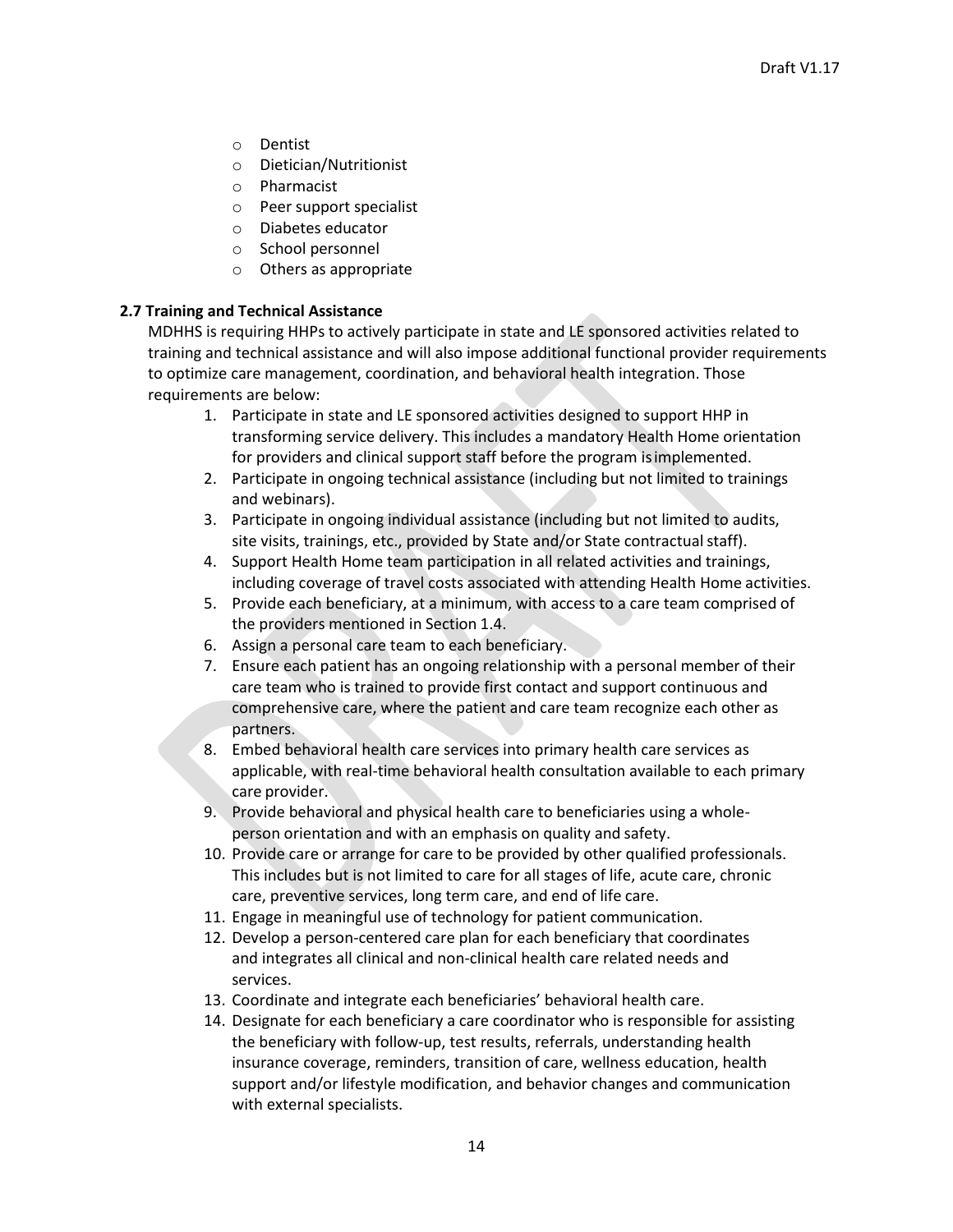- 15. Communicate with each beneficiary (and authorized representative(s), family and caregivers) in a culturally and linguistically appropriate manner.
- 16. Monitor, arrange, and evaluate appropriate evidence-based and/or evidenceinformed preventive services and health promotion.
- 17. Directly provide, or contract to provide, the following services for each beneficiary:
	- Mental health/behavioral health and substance abuse services
	- Oral health services
	- Chronic disease management
	- Coordinated access to long term care supports and services
	- Recovery services and social health services (available in the community)
	- Behavior modification interventions aimed at supporting health management (Including but not limited to, obesity counseling, tobacco treatment/cessation, and health coaching)
- 18. Conduct Health Home outreach to local health systems.
- 19. Provide comprehensive transitional care from inpatient to other settings, including appropriate follow-up.
- 20. Review and reconcile beneficiary medications.
- 21. Perform assessment of each beneficiary's social, educational, housing, transportation, and vocational needs that may contribute to disease and/or present barriers to self- management.
- 22. Maintain a reliable system, including written standards/protocols, for tracking patient referrals.
- 23. Adhere to all applicable privacy, consent, and data security statutes.
- 24. Demonstrate use of clinical decision support within the practice workflow specific to the conditions identified in the Health Home project.
- 25. Demonstrate use of a population management tool such as a patient registry and the ability to evaluate results and implement interventions that improve outcomes.
- 26. Implement evidence-based screening tools designated LE.
- 27. Establish a continuous quality improvement program, and collect and report on data that permit an evaluation of increased coordination of care and chronic disease management on individual-level clinical outcomes, experience of care outcomes, and quality of care outcomes at the population level.
- 28. Enhance beneficiary access to behavioral and physical health care.
- 29. Provide each beneficiary with 24/7 access to the care team including, but not limited to a telephone triage system with after-hours scheduling to avoid unnecessary emergency room visits and hospitalizations.
- 30. Monitor access outcomes including but not limited to the average 3<sup>rd</sup> next available appointment and same day scheduling availability.
- 31. Implement policies and procedures to operate with open access scheduling and available same day appointments.
- 32. Use HIT, including but not limited to an EHR capable of integrating behavioral and physical health care information.
- 33. Use HIT to link services, facilitate communication among team members as well as between the health team and individual and family caregivers, and provide feedback to providers.
- 34. Possess the capacity to electronically report to the State and/or its contracted affiliates information regarding service provision and outcome measures.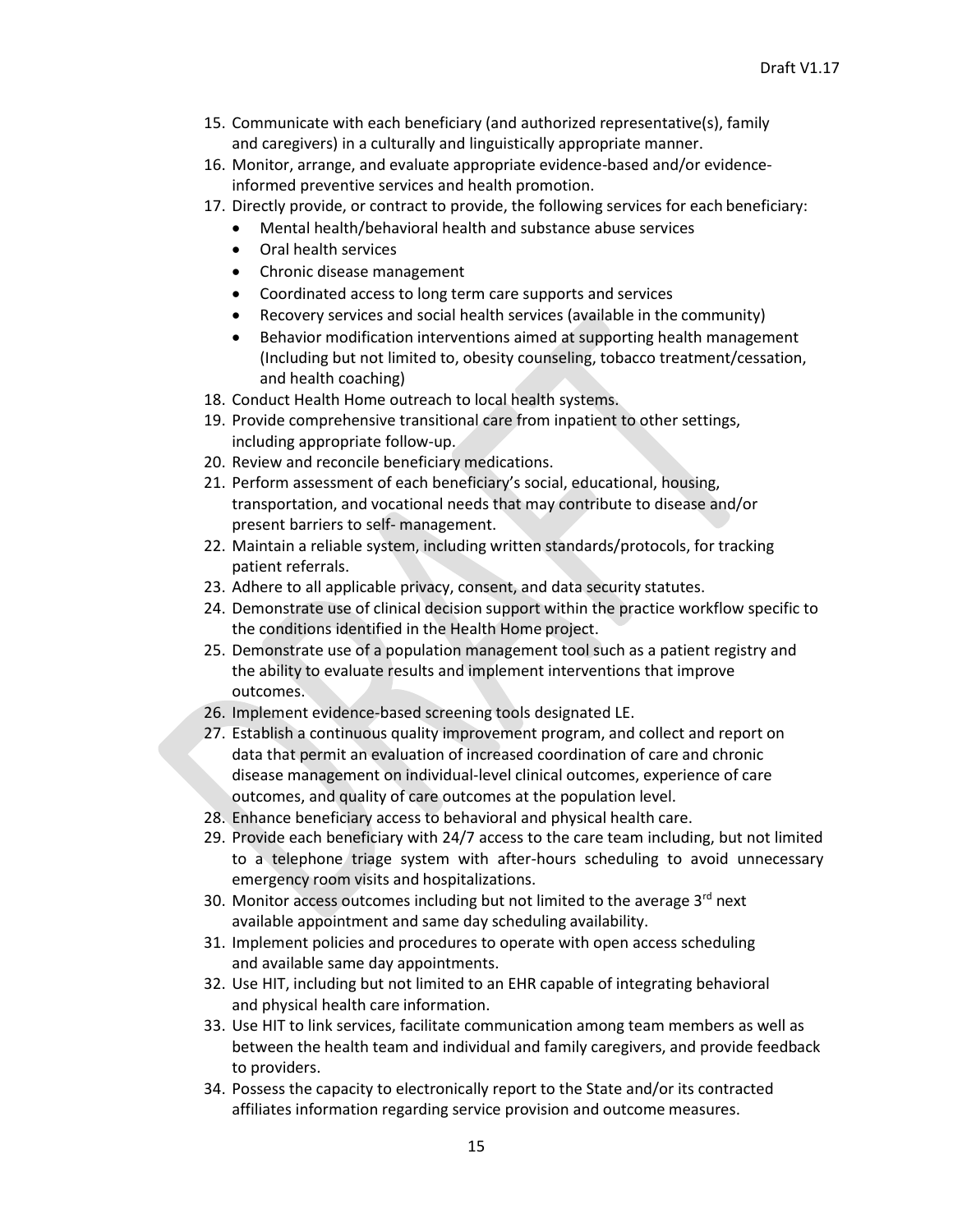- 35. Work collaboratively with MDHHS and contractors to adapt and adopt program processes for Health Home care team use in the participating sites(s).
- 36. Engage in Health Home process and outcome achievement activities including ongoing coaching, data feedback and customized improvement plans to meet initiative goals.
- 37. Practice in accordance with accepted standards and guidelines and comply with all applicable policies published in the Michigan Medicaid Provider Manual.

## <span id="page-15-0"></span>**Section III: Enrollment and Disenrollment**

#### <span id="page-15-1"></span>**3.1 Enrollee Identification and Assignment**

#### Enrollment Processes

Potential Opioid Health Home (OHH) enrollees will be identified using a multifaceted approach. The Michigan Department of Health and Human Services (MDHHS) will provide a generated list that will pull potential enrollees from MDHHS administrative claims data into the Waiver Support Application (WSA) monthly. The Lead Entity (LE) will identify potential enrollees from the WSA and coordinate with a Health Home Partner (HHP) to fully enroll the Medicaid beneficiary into the OHH benefit. The selection of a health home provider is optional, the beneficiary may have other choices of health home providers, and the beneficiary may disenroll from the benefit at any time. Enrolling into the health home benefit does not restrict access to other providers nor does it limit access to other Medicaid benefits. Enrollment into health home is voluntary and the potential enrollee must agree to receive health home services and provide consent that is maintained in the enrollee's health record.

Lead Entities will provide information about the OHH to all potential enrollees through community referrals, peer support specialist networks, other providers, courts, health departments, law enforcement, and other community-based settings. LEs will strategically provide these settings with informational brochures, posters, and other outreach materials to facilitate awareness and engagement of the OHH.

• Lead Entity Identification of Potential Enrollees

The LE will be responsible for identifying potential enrollees that have a qualifying OHH diagnosis in the WSA to a perspective HHP and provide information regarding OHH services to the Medicaid beneficiary in coordination with the HHP.

• Provider Recommended Identification of Potential Enrollees

Health Home Partners are permitted to recommend potential enrollees for the OHH benefit via the WSA. OHH providers must provide documentation that indicates whether a potential OHH enrollee meets all eligibility for the health home benefit, including diagnostic verification, obtaining consent, and establishment of an individualized care plan. An example of a Care Plan can be found on the state OHH website MDHHS/OHH.gov under provider resources. The LE must review and process all recommended enrollments in the WSA. MDHHS reserves the right to review and verify all enrollments.

\*Please note, the establishment of an individualized care plan can take place after the beneficiary is enrolled in the benefit. The care plan must be submitted and approved by the LE within the required timeframe set by the LE, which should not exceed three months. An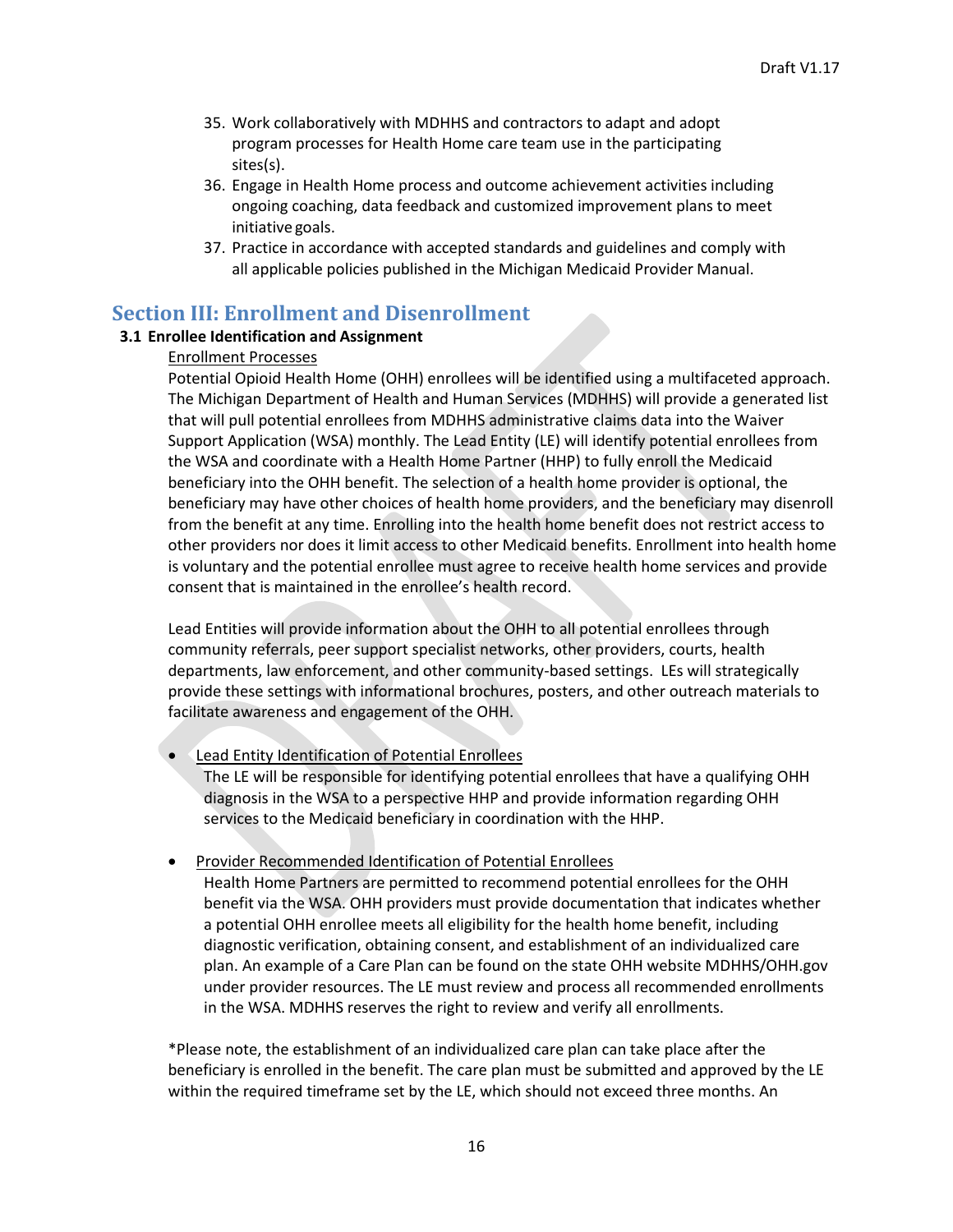example care plan is located on the Opioid Health Home Webpage.

While identifying potential enrollees is automatic, full enrollment into the OHH benefit plan is contingent on beneficiary completion of the Consent to Share Behavioral Health Information for Care Coordination Purposes (MDHHS-5515), verification of diagnostic eligibility, and the LE electronically enrolling the beneficiary in the WSA. The LE and HHP will work together to identify a recommended HHP setting where the potential health home enrollee will likely be most successful. After receiving the recommendation from the LE and HHP, the beneficiary will have the opportunity to choose their preferred HHP. The variety and number of HHPs may vary by region. Once the Medicaid beneficiary is assigned to a health home, the HHP will work with the beneficiary to complete the enrollment process.

#### <span id="page-16-0"></span>**3.2 Beneficiary Consent**

Potential enrollees must provide HHPs a signed consent to share behavioral health information for care coordination purposes form (MDHHS-5515) to receive the OHH benefit. The MDHHS-5515 must be collected and stored in the beneficiary's health record with attestation in the WSA. The MDHHS-5515 can be found on the MDHHS website at [www.michigan.gov/mdhhs >](http://www.michigan.gov/mdhhs)> Keeping Michigan Healthy >> Behavioral Health and Developmental Disability >> Behavioral Health Information Sharing & Privacy. The form will also be available at the designated HHPs office and on the LE's website. HHPs are responsible for verifying receipt of the signed consent form and providing proper documentation to MDHHS via the LE. All documents must be maintained in compliance with MDHHS recordkeeping requirements.

#### <span id="page-16-1"></span>**3.3 Beneficiary Disenrollment**

Failure to verify consent or diagnostic eligibility will prevent the Medicaid beneficiary from enrolling into the OHH benefit. Medicaid beneficiaries may opt-out (disenroll) from the OHH at any time with no impact on their eligibility for other Medicaid services.

#### Lead Entity Disenrollment Process

The LE will be responsible for disenrolling all OHH beneficiaries in WSA. The LE must confirm the disenrollment reason by checking CHAMPS and WSA. If the LE confirms that a beneficiary should be disenrolled from the OHH, they must complete the process in WSA.

#### Provider-Recommended Disenrollment

HHPs are permitted to recommend beneficiary disenrollment via the WSA. The HHP must select the recommended disenrollment reason and disenrollment date before submitting the recommendation to the LE. The LE must review and process all recommended disenrollment's in the WSA. MDHHS reserves the right to review and verify all disenrollment's.

More information on the disenrollment process in WSA can be found in the WSA HHO User Training Manual.

Beneficiaries enrolled in the Opioid Health Home can be disenrolled for the following reasons:

- Loss of Medicaid eligibility
- Moved out of the eligible geographic region
- Deceased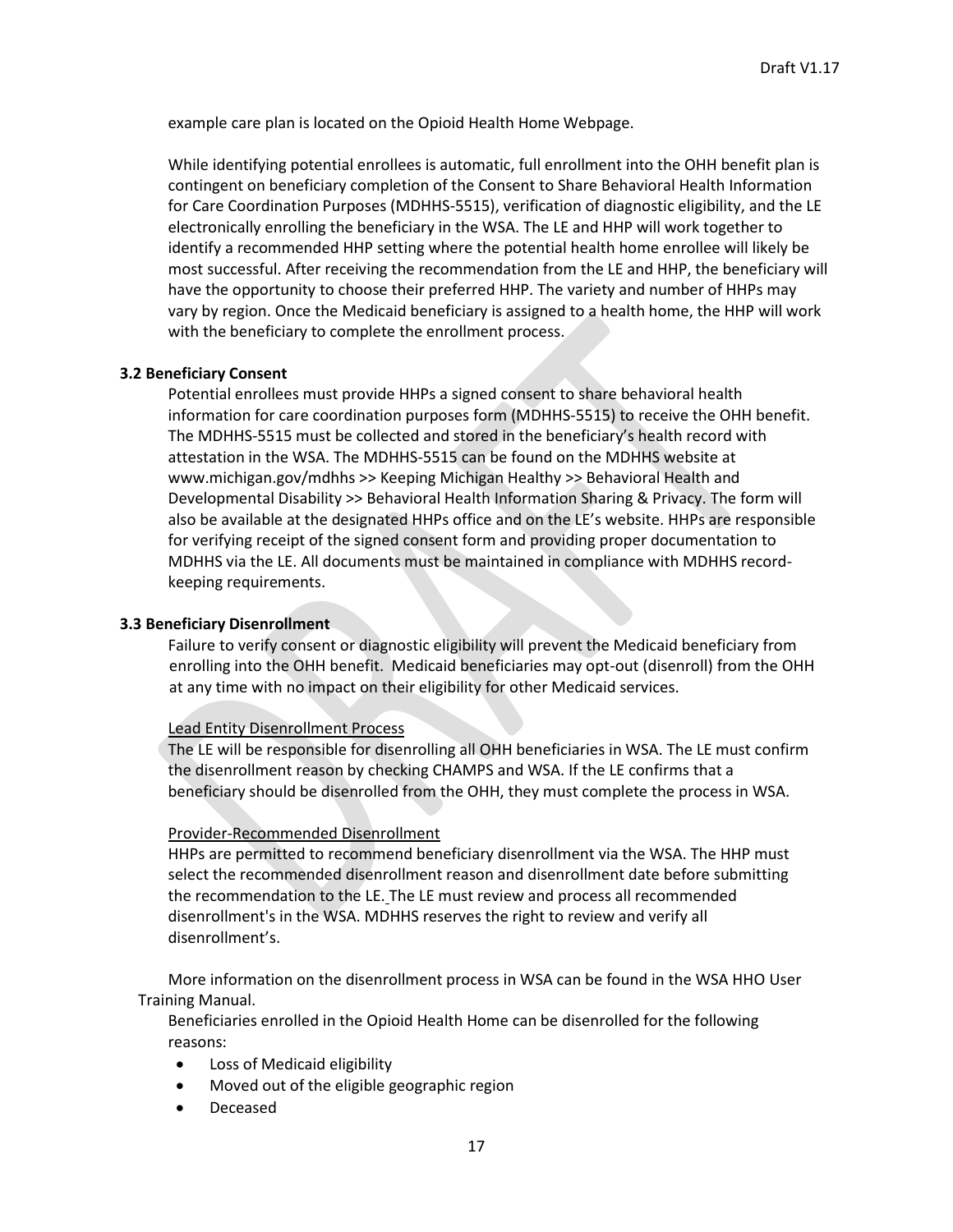- No longer in required benefit plan or enrolled in excluded benefit plan
- Unresponsive
- Voluntarily Opt-out
- Beneficiaries that are involuntarily disenrolled from the Health Home may appeal such decision through the State Fair Hearing process unde[r 42 CFR Part 431 Subpart E.](https://gcc02.safelinks.protection.outlook.com/?url=https%3A%2F%2Fwww.law.cornell.edu%2Fcfr%2Ftext%2F42%2Fpart-431%2Fsubpart-E&data=04%7C01%7CSchellK1%40michigan.gov%7C241f48853d364d7db95808d8c8a8f9d7%7Cd5fb7087377742ad966a892ef47225d1%7C0%7C0%7C637479975350205178%7CUnknown%7CTWFpbGZsb3d8eyJWIjoiMC4wLjAwMDAiLCJQIjoiV2luMzIiLCJBTiI6Ik1haWwiLCJXVCI6Mn0%3D%7C1000&sdata=qux0rG%2BVFod5gQkPVSmdBPkiWuwFeYaEIGOffk8Biz8%3D&reserved=0) Information regarding Michigan's State Fair Hearing process and related forms can be found at the following link[: https://www.michigan.gov/mdhhs/0,5885,7-339-](https://gcc02.safelinks.protection.outlook.com/?url=https%3A%2F%2Fwww.michigan.gov%2Fmdhhs%2F0%2C5885%2C7-339-71547_4860_78446_78448-16825--%2C00.html&data=04%7C01%7CSchellK1%40michigan.gov%7C241f48853d364d7db95808d8c8a8f9d7%7Cd5fb7087377742ad966a892ef47225d1%7C0%7C0%7C637479975350205178%7CUnknown%7CTWFpbGZsb3d8eyJWIjoiMC4wLjAwMDAiLCJQIjoiV2luMzIiLCJBTiI6Ik1haWwiLCJXVCI6Mn0%3D%7C1000&sdata=lVeEOtotuXPlzGI3nUALCPqns1cv%2FD8VVRS2vgzQq28%3D&reserved=0) [71547\\_4860\\_78446\\_78448-16825--,00.html.](https://gcc02.safelinks.protection.outlook.com/?url=https%3A%2F%2Fwww.michigan.gov%2Fmdhhs%2F0%2C5885%2C7-339-71547_4860_78446_78448-16825--%2C00.html&data=04%7C01%7CSchellK1%40michigan.gov%7C241f48853d364d7db95808d8c8a8f9d7%7Cd5fb7087377742ad966a892ef47225d1%7C0%7C0%7C637479975350205178%7CUnknown%7CTWFpbGZsb3d8eyJWIjoiMC4wLjAwMDAiLCJQIjoiV2luMzIiLCJBTiI6Ik1haWwiLCJXVCI6Mn0%3D%7C1000&sdata=lVeEOtotuXPlzGI3nUALCPqns1cv%2FD8VVRS2vgzQq28%3D&reserved=0)
- Beneficiaries who have moved out of an eligible geographic area, are deceased, or are otherwise no longer eligible for the Medicaid program. Beneficiary eligibility files will be updated per the standard MI Bridges protocol and can be found in CHAMPS. LE and HHPs will receive updated files accordingly in the WSA.
- Beneficiaries who are unresponsive for reasons other than moving or death. The LE or HHP must make at least three unsuccessful beneficiary contact attempts within at least three consecutive months while the beneficiary remains enrolled in the WSA. If the beneficiary is deemed unresponsive, the beneficiary can be disenrolled from the WSA by the LE. The LE must attempt to re-establish contact with the beneficiary at least every six months after the date of disenrollment for one year or until eligibility changes to make the beneficiary ineligible for services. Note: The LE can delegate this task to the HHP if the HHP has an existing relationship with the beneficiary.

\*Please note: The LE can delegate this task to the HHP if the HHP has an existing relationship with the beneficiary. The HHP must provide documentation of the contact attempts to the LE.

#### <span id="page-17-0"></span>**3.4 Beneficiary Changing Health Home Partner Sites**

While the enrollee's stage in recovery and individualized plan of care will be utilized to determine the appropriate setting of care, beneficiaries will have the ability to change HHPs to the extent feasible within the LE's designated OHH network. To maximize continuity of care and the patient-provider relationship, MDHHS expects beneficiaries to establish a lasting relationship with their chosen HHP. However, beneficiaries may change HHP, and should notify their current HHP immediately if they intend to do so. The LE and HHP will work together to identify a recommended HHP setting where the potential health home enrollee will likely be most successful. After receiving the recommendation from the LE and HHP, the beneficiary will have the opportunity to choose their preferred HHP. The variety and number of HHPs may vary by region. The current and future HHP must discuss the timing of the transfer and communicate transition options to the beneficiary. The change should occur on the first day of the next month with respect to the new HHP appointment availability. Only one HHP may be paid per beneficiary per month for health home services.

### <span id="page-17-1"></span>**Section IV: OHH Payment**

#### <span id="page-17-2"></span>**4.1 General Provisions for OHH Payment**

MDHHS will provide a monthly case rate to the LE based on attributed OHH beneficiaries with at least one OHH service. MDHHS is the LE to, in turn, pay HHPs a negotiated rate with a state-directed minimum payment. Any savings afforded through the provision of health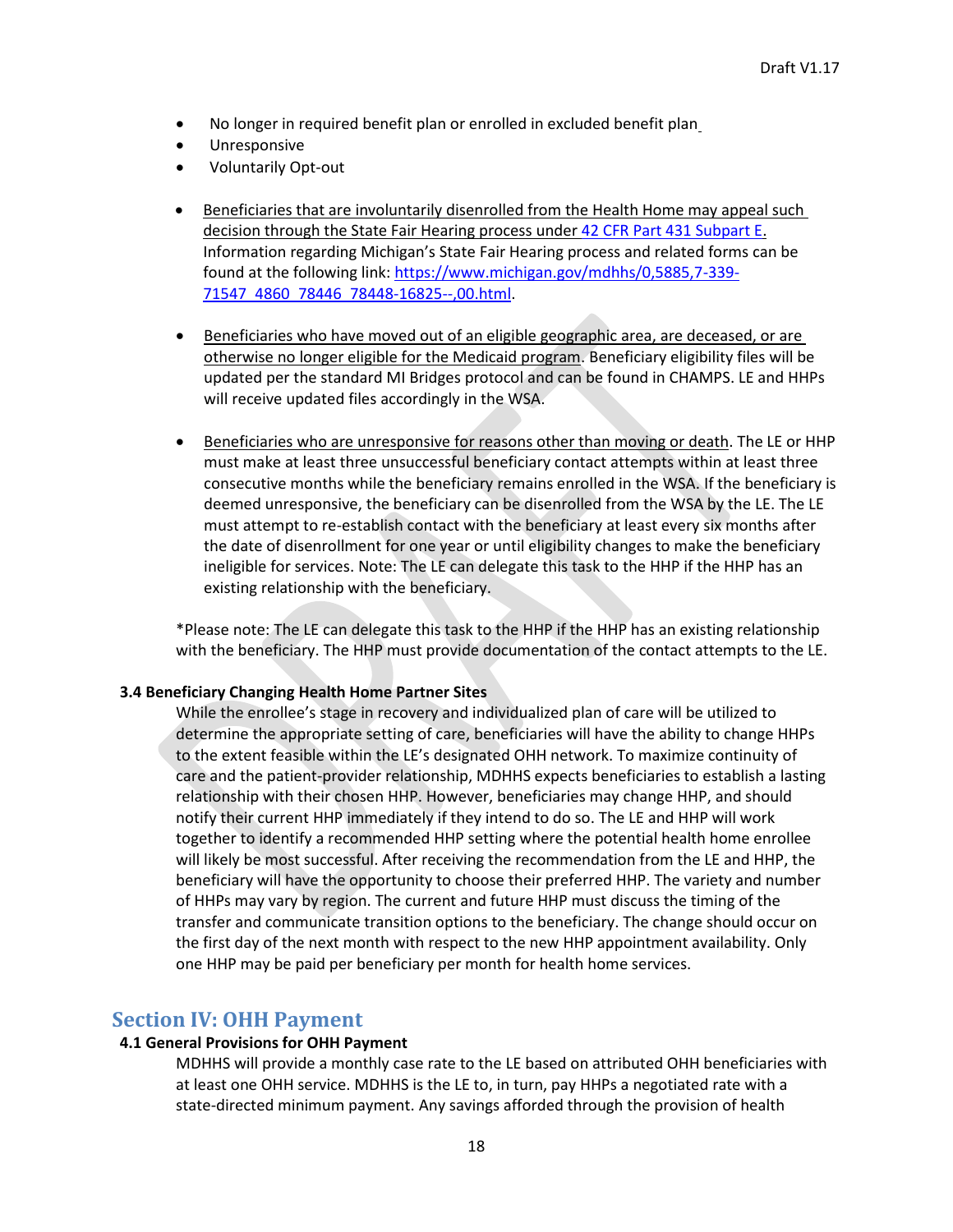home services will be shared between the LE and the HHPs based on defined quality metrics. Additionally, MDHHS will employ a P4P incentive that will reward providers based on outcomes. MDHHS will only claim federal match for P4P incentive payments after P4P qualifications have been met and providers are paid.

#### <span id="page-18-0"></span>**4.2 Rate Workup**

#### Staffing Model

OHH payment rates are based on a staffing model per 100 beneficiaries with salary, fringe benefit, and indirect cost information derived from current compensation surveys produced by the Community Mental Health Association of Michigan (i.e., Prepaid Inpatient Health Plans, Substance Use Disorder Providers such as Opioid Treatment Programs [OTPs], and Community Mental Health Services Programs [CMHSPs]) and the Michigan Primary Care Association (i.e., Federally Qualified Health Centers [FQHCs]). Rates reflect the following staffing composition for the OHHs by HHP type, respectively:

#### *Lead Entity (per 100 beneficiaries)*

- Health Home Director (0.50 FTE)
	- o Includes one director and relevant administrative staff (e.g., program coordinators and support staff)

#### *Health Home Partners (per 100 beneficiaries)*

- Behavioral Health Specialist (0.25 FTE)
- Nurse Care Manager (1.00 FTE)
- Peer Recovery Coach, Community Health Worker, Medical Assistant (2.00-4.00 FTE)
- Medical Consultant (0.10 FTE)
- Psychiatric Consultant (0.05 FTE)

#### Rate Amounts

The OHH payment rates reflect a monthly case rate per OHH beneficiary with at least one proper and successful OHH service within a given month. The payment for OHH services is subject to recoupment from the PIHP if the beneficiary does not receive an OHH service during the calendar month. Rates will be effective on or after October 1, 2020. Rate information will be maintained on the MDHHS website at www.michigan.gov/OHH. Rates will be evaluated annually and updated as appropriate.

#### PIHP Payment to Health Home Partners

MDHHS will provide a monthly case rate to the LE based on the number of OHH beneficiaries with at least one OHH service during a calendar month. The LE will reimburse the health home partner for delivering health home services. Depending on the current services provided by the health home partner, the lead entity can negotiate a rate with the HHP while following the guidelines below, requirements in the approved SPA, Policy 2006-BHDDA, and the OHH Handbook.

The case rates reflect the staffing model per 100 enrollees and developed by utilizing provider compensation surveys from the Community Mental Health Association of Michigan (2019) and the Michigan Primary Care Association (2019), which represent the PIHP and OTP, and OBOT component of the rates, respectively. The State also utilized 2019 fringe rate data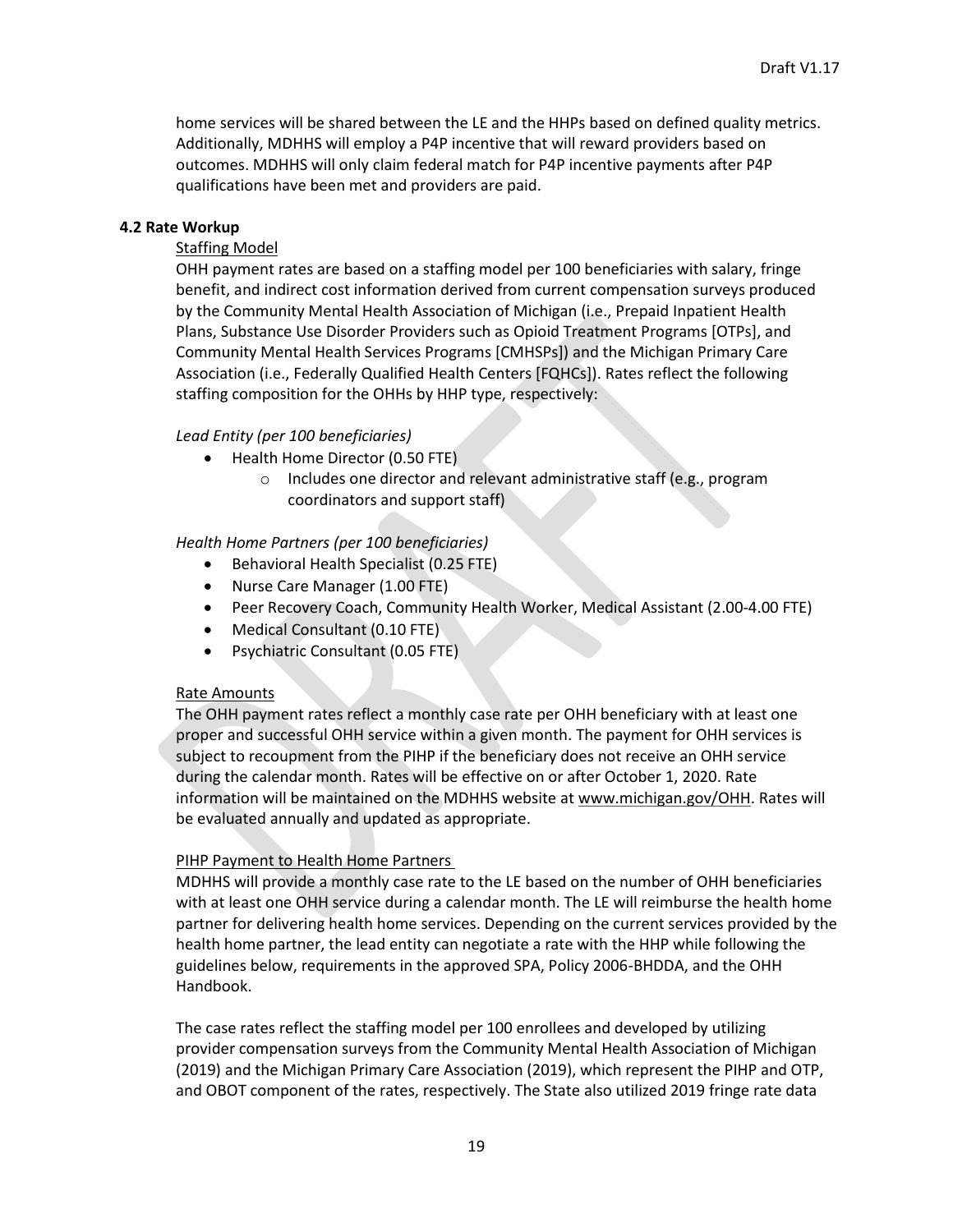from the US Department of Labor's Bureau of Labor and Statistics. Below is a breakdown by each respective category:

- For the LEs, the State utilized salaries and fringe benefits reflecting the Health Home Director and indirect costs for all direct LE and HHP costs.
- For HHPs, the State utilized salaries and fringe benefits reflecting the HHP team structure per 100 patients.

#### OHH Case Rates to LE

| <b>PMPM</b> | <b>PMPM with P4P</b> |
|-------------|----------------------|
| \$364.48    | \$383.66             |

- The LE must provide at least 80% of the OHH case rate to an HHP. The LE can retain up to 20% for health home activities per the LE expectations in the approved SPA, Policy 2006- BHDDA, and the OHH Handbook.
- Of the 80% required to go to the HHP:

If the lead entity is partnering with an external provider to deliver health home services (FQHC, RHC, CMHSP) and wants to do a value-based payment (VBP):

- $\circ$  The lead entity must provide at least 90% of the OHH case rate to the health home partner for providing the health home services.
- $\circ$  The remaining 10% of the approved case rate may be used for value-based payment incentives.
- o The lead entity must have a plan in place to use or reinvest the value-based portion should no health home partner meet the VBP measures

#### <span id="page-19-0"></span>**4.3 Pay-for-Performance (P4P) vis a vis 5% Withhold**

MDHHS will afford P4P via a 5% performance incentive to the additional per member per month case rate. The LE must distribute P4P monies to HHPs that meet the quality improvement benchmarks in accordance with the timelines and processes delineated below. The State will only claim federal match once it determines quality improvement benchmarks have been met and providers have been paid. If quality improvement benchmarks are not met by any of the HHPs within a given performance year, the State share of the withhold will be reserved by MDHHS and reinvested for OHH monthly case rate payments. Subsequent performance years will operate in accordance with this structure. The timelines and P4P metrics are explained in further detail below:

#### Timelines

MDHHS will distribute P4P payments to the LE within one year of the end of the Performance Year (PY). The first year of the OHH SPA being in effect will be the Measurement Year (MY) for each LE. The PY will be each subsequent fiscal year the SPA is in effect

#### Metrics and Allocation

The metrics and specifications will be maintained on the MDHHS website through the following link: [www.michigan.gov/OHH. T](http://www.michigan.gov/OHH)he table below represents the first set of metrics: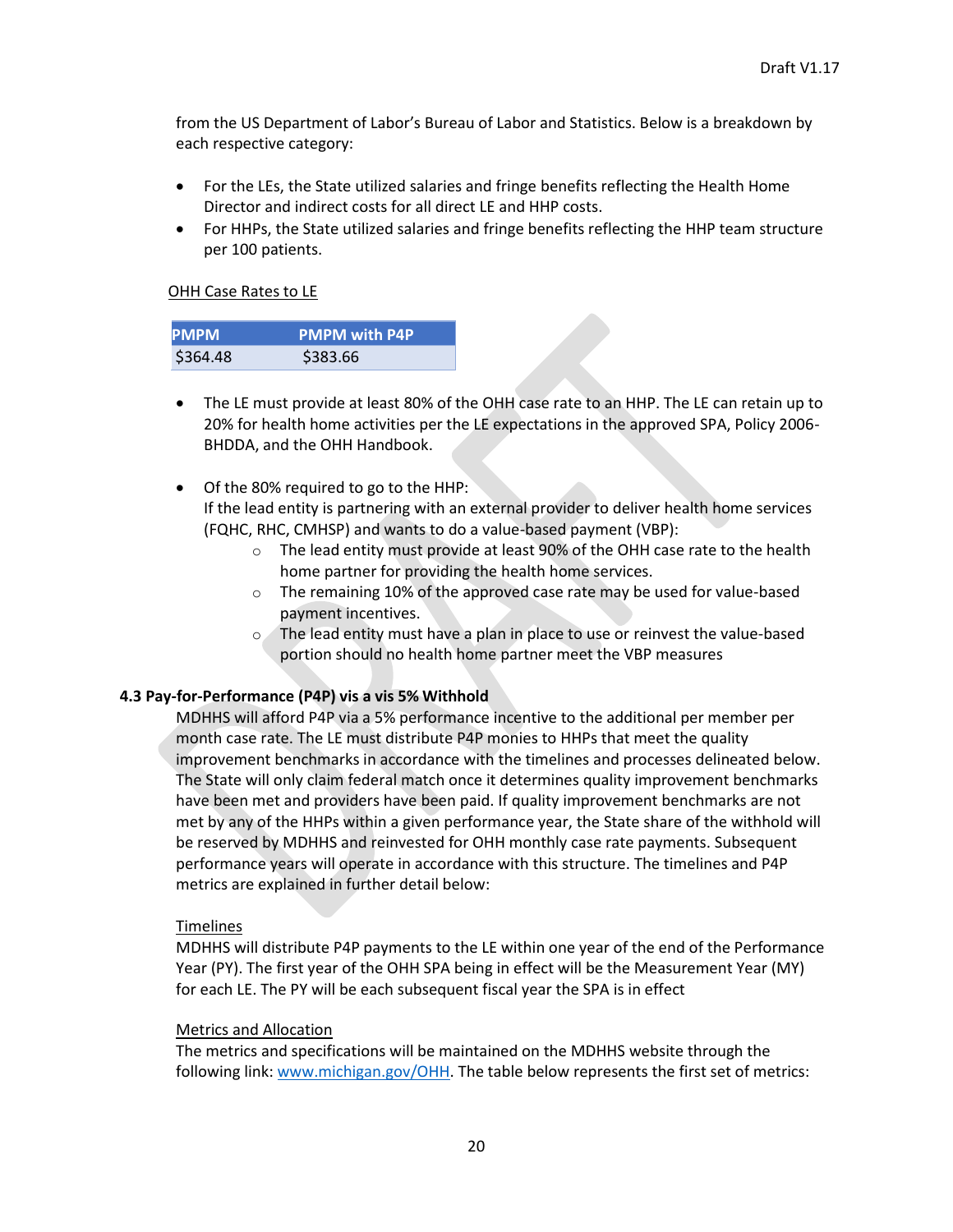| Performance    | <b>Measure Name and NQF # (if</b>                                                                                                           | <b>Measure</b> | <b>State</b>    | <b>Allocation % of</b> |
|----------------|---------------------------------------------------------------------------------------------------------------------------------------------|----------------|-----------------|------------------------|
| <b>Measure</b> | applicable)                                                                                                                                 | <b>Steward</b> | <b>Baseline</b> | <b>P4P Budget</b>      |
| <b>Number</b>  |                                                                                                                                             |                |                 |                        |
| 1.             | Initiation and engagement of alcohol<br>and other drug (AOD) dependence<br>treatment (0004), Initiation of AOD<br>Treatment within 14 days  | <b>NCQA</b>    | <b>TBD</b>      | 50%                    |
| 2.             | Follow-up after Emergency<br>Department Visit for Alcohol or Other<br>Drug Dependence (FUA-AD), Follow-<br>up within 7 days after discharge | <b>NCQA</b>    | <b>TBD</b>      | 30%                    |
| 3.             | <b>Emergency Department Utilization for</b><br>SUD per 1,000 Medicaid Beneficiaries                                                         | <b>CMS</b>     | <b>TBD</b>      | 20%                    |

#### Assessment and Distribution

#### *Assessment*

Within six months of the end of the PY, MDHHS will notify the LE of P4P results. MDHHS will compare data in in the PY by juxtaposing the LE's OHH Program metric performance against the performance for the entire state and PIHP Region. If the OHH Program metric performance exceeds the performance at the state and regional level, all P4P will be awarded for that given metric; if, however, the OHH Program metric only exceeds one comparative group but not the other (e.g., OHH Program metric performance exceeds the state performance, but not the regional performance), 75% of the P4P will be awarded for that given metric. MDHHS will utilize this methodology for all subsequent PYs unless otherwise noted.

#### *Distribution*

Within one year of the end of the PY, MDHHS will determine if quality metrics have been met to trigger P4P payments. If quality metrics have been met, MDHHS will distribute P4P monies to the LE. The LE may retain up to 5% of P4P monies for their role in executing the OHH. The LE will then distribute at least 95% of P4P monies to the HHPs scaled to the volume of OHH services a given HHP renders. The example below illustrates how a LE would distribute the remaining 95% of P4P monies to its HHPs.

In this scenario, the OHH has 100 beneficiaries that are served by three HHPs (HHP A, B, and C) where HHP A has 50 beneficiaries, HHP B has 40, and HHP C has 10. For measure 1, if HHP A meets the benchmark, they will be awarded P4P by the following formula: ([P4P Budget] \* [Measure 1 Allocation] \* [50/100]). If HHP A met the benchmarks for measures 2 and/or 3, then the [Measure 1 Allocation] would be replaced with [Measure 2 Allocation] and/or [Measure 3 Allocation], respectively. The State will only claim federal match once it determines quality improvement benchmarks have been met and providers have been paid.

#### <span id="page-20-0"></span>**4.4 OHH Service Encounter Coding Requirements**

Payment for OHH services is dependent on the submission of appropriate service encounter codes. Valid OHH encounters must be submitted by HHPs to the LE within 90 days of providing an OHH service to assure timely service verification. Service encounter coding requirements are as follows: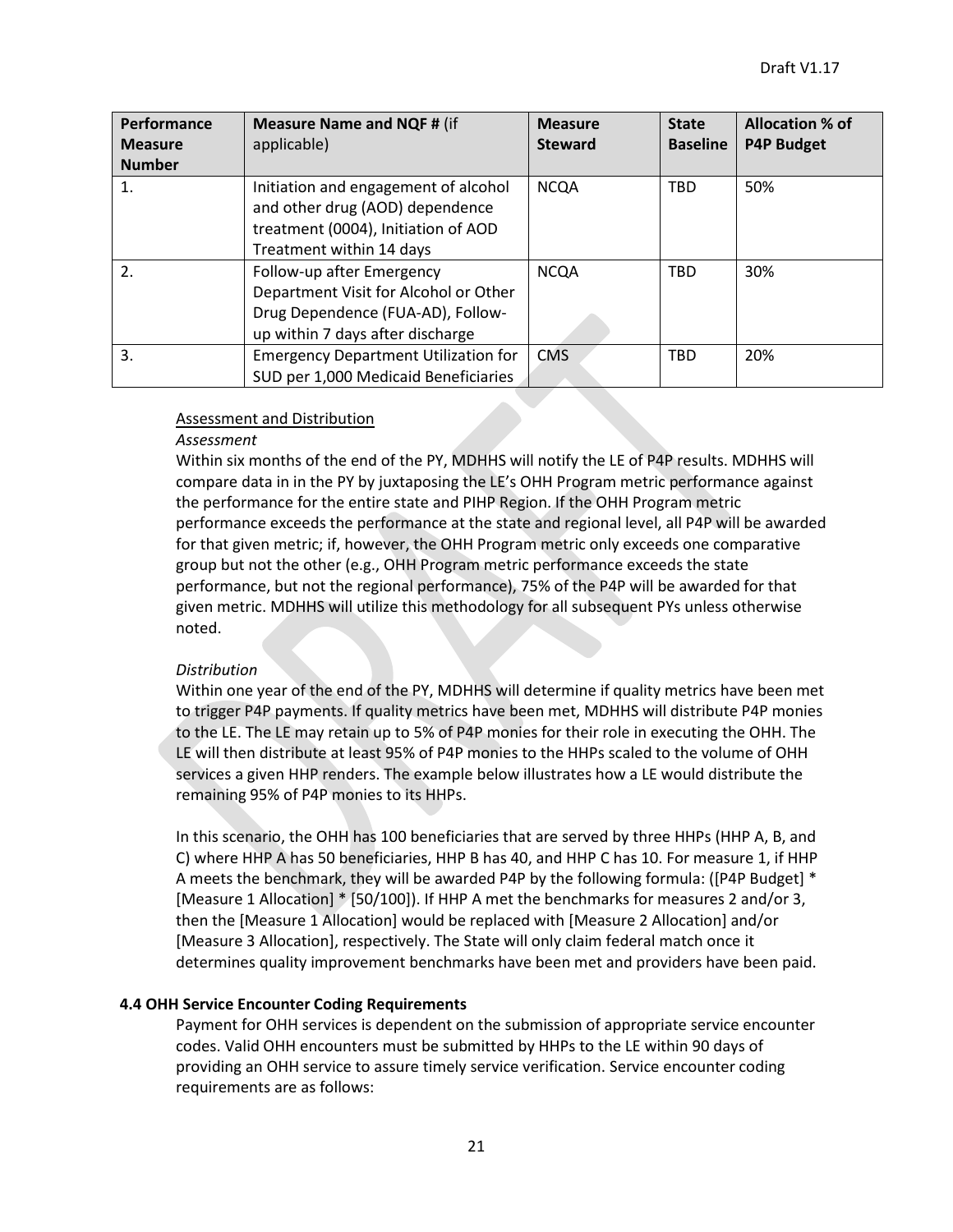• OHH Care Management Encounters

HHPs must provide at least one OHH service (as defined in the "Covered Services" section) within the service month. HHPs must submit the following OHH service encounter code in addition to any pertinent ICD-10 Z-codes (to indicate the any applicable social determinants of health) to the LE:

• *S0280 with HG Modifier*

The initial service must be delivered in-person. (Note: Pursuant to state and federal policy related to the COVID-19 public health emergency, the initial service may be delivered in a non-face-to-face manner using the TS modifier. This flexibility will be effective with timelines cited in applicable state and federal policy commensurate with the public health emergency.)

- o All subsequent services may be delivered
	- Non-face-to-face as appropriate
	- TS Modifier must be used to document non-face-to-face encounters
	- Outside of the HHP physician site
- o The HG Modifier MUST be used for ALL encounters.
- *Applicable ICD-10-CM Z diagnosis codes* to be used with the S0280 with HG Modifier code include the following groups:
	- [Z00-Z13](https://www.icd10data.com/ICD10CM/Codes/Z00-Z99/Z00-Z13) Persons encountering health services for examinations
	- [Z14-Z15](https://www.icd10data.com/ICD10CM/Codes/Z00-Z99/Z14-Z15) Genetic carrier and genetic susceptibility to disease
	- [Z16-Z16](https://www.icd10data.com/ICD10CM/Codes/Z00-Z99/Z16-Z16) Resistance to antimicrobial drugs
	- [Z17-Z17](https://www.icd10data.com/ICD10CM/Codes/Z00-Z99/Z17-Z17) Estrogen receptor status
	- **[Z18-Z18](https://www.icd10data.com/ICD10CM/Codes/Z00-Z99/Z18-Z18) Retained foreign body fragments**
	- **[Z19-Z19](https://www.icd10data.com/ICD10CM/Codes/Z00-Z99/Z19-Z19) Hormone sensitivity malignancy status**
	- [Z20-Z29](https://www.icd10data.com/ICD10CM/Codes/Z00-Z99/Z20-Z29) Persons with potential health hazards related to communicable diseases
	- [Z30-Z39](https://www.icd10data.com/ICD10CM/Codes/Z00-Z99/Z30-Z39) Persons encountering health services in circumstances related to reproduction
	- [Z40-Z53](https://www.icd10data.com/ICD10CM/Codes/Z00-Z99/Z40-Z53) Encounters for other specific health care
	- [Z55-Z65](https://www.icd10data.com/ICD10CM/Codes/Z00-Z99/Z55-Z65) Persons with potential health hazards related to socioeconomic and psychosocial circumstances
	- [Z66-Z66](https://www.icd10data.com/ICD10CM/Codes/Z00-Z99/Z66-Z66) Do not resuscitate status
	- [Z67-Z67](https://www.icd10data.com/ICD10CM/Codes/Z00-Z99/Z67-Z67) Blood type
	- [Z68-Z68](https://www.icd10data.com/ICD10CM/Codes/Z00-Z99/Z68-Z68) Body mass index (BMI)
	- [Z69-Z76](https://www.icd10data.com/ICD10CM/Codes/Z00-Z99/Z69-Z76) Persons encountering health services in other circumstances
	- [Z77-Z99](https://www.icd10data.com/ICD10CM/Codes/Z00-Z99/Z77-Z99) Persons with potential health hazards related to family and personal history and certain conditions influencing health status

#### (Please note that the Z-code should NOT be used as the primary diagnosis code)

#### <span id="page-21-0"></span>**4.5 Encounter Submission**

The LE will use the File Transfer Service (FTS) to submit and retrieve encounter related files electronically with MDHHS. Refer to section 6.4 of this handbook for additional information relating to FTS.

The LE will need to use the 'Class ID Filename' for files that are submitted through the FTS to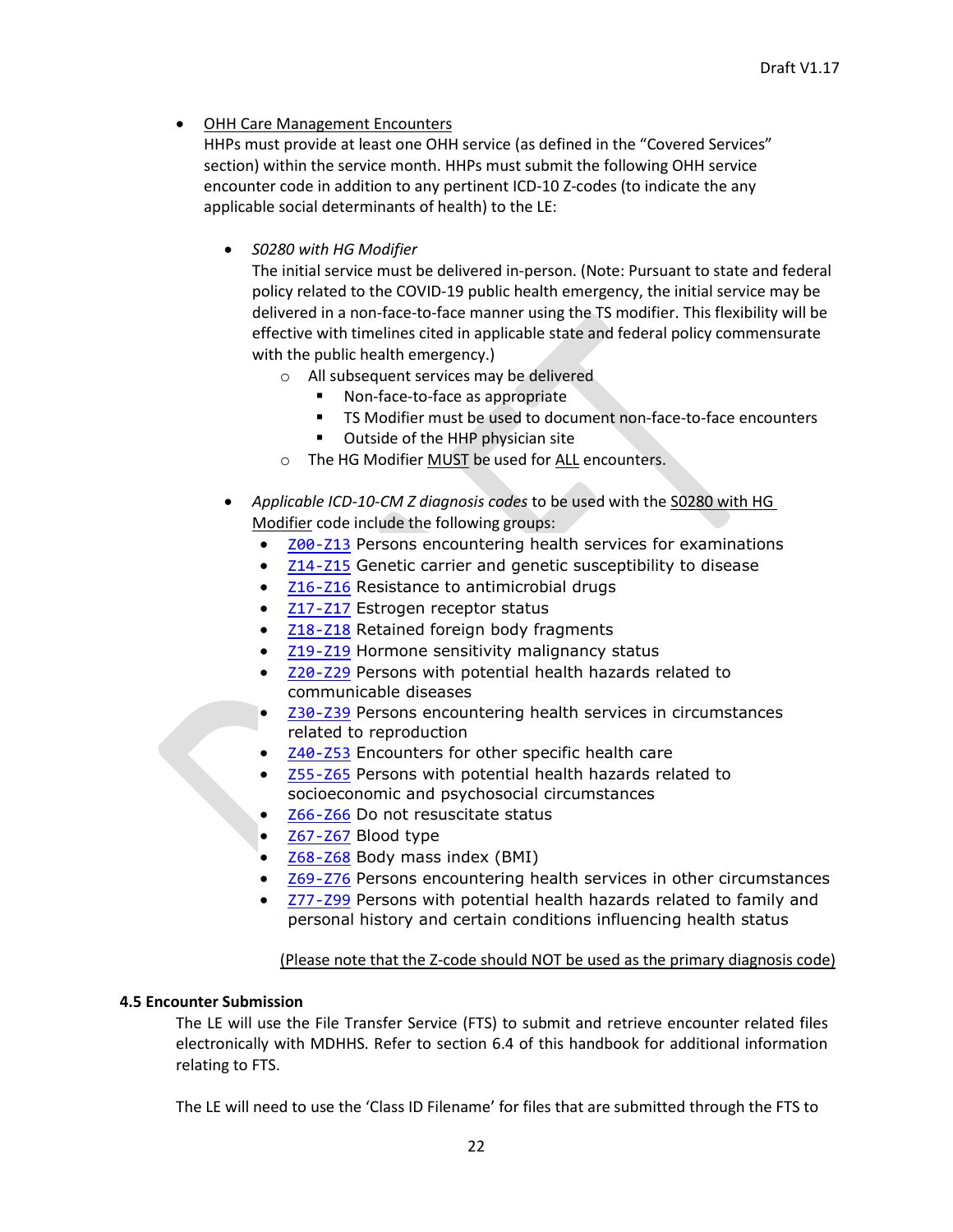MDHHS, and to recognize files that MDHHS returns to your billing agent "mailbox". When submitting OHH encounters, the Class ID Filename will be 5476. After submission, you will receive a response in the mailbox via a 999-acknowledgment file. The 999 file does not mean that all encounters submitted were accepted. Once the 5476 file is processed by MDHHS, you will receive a 4950-error report which will provide details on accepted and rejected encounters.

OHH organizations are encouraged to review the "Electronic Submissions Manual" (ESM) for additional information and instructions relating to submitting data electronically and the FTS. The ESM can be found at [www.michigan.gov/tradingpartners >](http://www.michigan.gov/tradingpartners)> HIPAA - Companion Guides >> Electronic Submissions Manual.

The Data Analysis and Quality Specialist in BHDDA and the Encounter Team will handle all electronic questions related to Encounter file submission and FTS issues for OHH organizations. Questions or issues can be directed to the following email addresses: [BerryR3@michigan.gov](mailto:BerryR3@michigan.gov) an[d MDHHSEncounterData@michigan.gov](mailto:MDHHSEncounterData@michigan.gov)

#### <span id="page-22-0"></span>**4.6 Payment Schedule**

The enrollment file for the month will be sent to CHAMPS on the 26<sup>th</sup> of the month for processing. For illustrative purposes, the July  $26<sup>th</sup>$  enrollment file would include:

- Payment for newly enrolled beneficiaries added to OHH from July 1 through July 25.
- Retroactive payment for beneficiaries enrolled from June 26 to June 30.
- Prospective payment for the month of August (for all enrolled beneficiaries, as of July 26).

Payment will be made on the second pay cycle (the Thursday after the 2<sup>nd</sup> Wednesday of the month). The payment will be included with any other scheduled payments associated with the LE's tax identification number.

#### <span id="page-22-1"></span>**4.7 Recoupment of Payment**

The monthly payment is contingent upon an OHH beneficiary receiving an OHH service during the month at issue. The payment is subject to recoupment if the beneficiary does not receive an OHH service during the calendar month. The recoupment look back will occur six months after the monthly payment is made. Thus, six months after the month a payment is made (for example, in January the State would look back at the month of July's payment), CHAMPS will conduct an automatic recoupment process that will look for an approved encounter code (refer to section 4.3) that documents that the HHP at least one of the five core OHH services (excluding the Health Information Technology core service requirement) during the calendar month in question. If a core OHH service is not provided during a month, that month's payment will be subject to recoupment by the State. Once a recoupment has occurred, there shall be no further opportunity to submit a valid OHH encounter code and/or claim for the month that has a payment recouped.

The recoupment process will run automatically on the  $2<sup>nd</sup>$  of the month. The LE must submit encounters by the end of the month before the scheduled recoupment. To continue with the example provided above, on January  $2<sup>nd</sup>$  the recoupment will process for the month of July. July's encounters would need to be submitted no later than December 15<sup>th</sup> to ensure an accurate recoupment process. This allows over 5 months for the LE to submit encounters.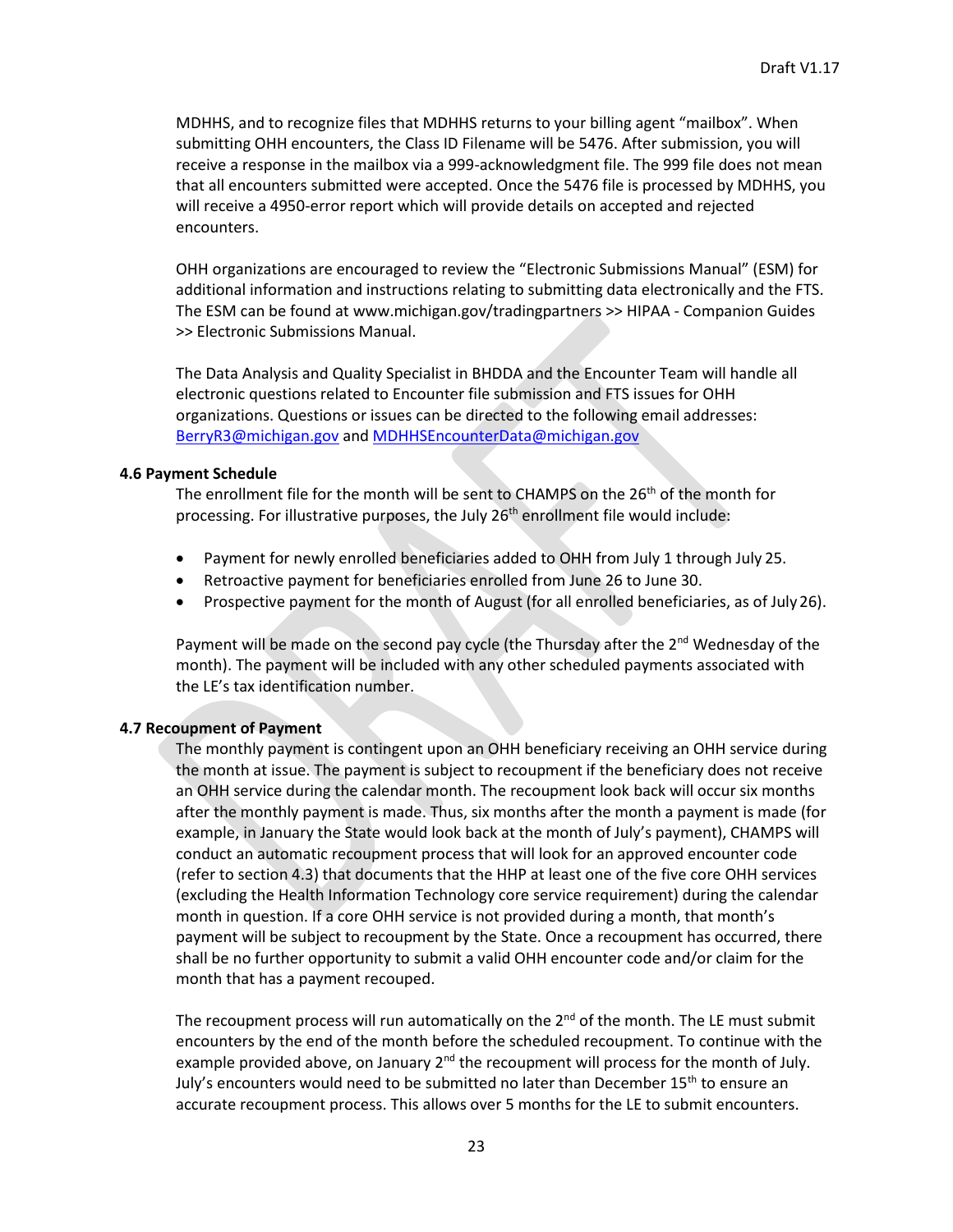In addition, a recoupment could also occur if the beneficiary is no longer eligible for the OHH benefit due to a higher priority benefit plan activating. For example, if the beneficiary is admitted to a skilled nursing facility on July  $7<sup>th</sup>$  and an OHH professional speaks to the beneficiary via phone on July 29<sup>th</sup>, the month of July's payment would not be maintained due to the higher priority benefit plan being assigned. The beneficiary could be discharged from the nursing facility in August and reenrolled to the OHH benefit.

## Section V: OHH and Managed Care

#### <span id="page-23-0"></span>**5.1 OHH Enrollment for Health Plan Beneficiaries**

The LE and HHPs must work with Medicaid Health Plans to coordinate services for eligible beneficiaries who wish to enroll in the OHH program. The LE has responsibility for SUD services for all enrolled Medicaid beneficiaries within its region and will have a list of all qualifying beneficiaries including the health plan to which they are assigned. MDHHS will require the LE and health plans to confer to optimize community-based referrals and informational materials regarding the OHH to beneficiaries. The LE will primarily be responsible for conducting outreach to eligible beneficiaries, while health plans will provide support in addressing beneficiary questions. Bi-directional communication is imperative throughout the process so that all parties have current knowledge about a beneficiary.

There are two different scenarios that MDHHS anticipates could manifest with eligible beneficiaries enrolled in a health plan who wish to participate in the OHH Program. Those are detailed below:

- A) For health plan beneficiaries whose current primary care provider is a designated HHP, health plans, upon beneficiary request, will direct beneficiaries to setup an appointment with their OHH primary care provider and inform the beneficiary that their provider will help obtain OHH services.
- B) For health plan beneficiaries whose current primary care provider is not a designated HHP, health plans, upon beneficiary request, should work with the LE to find an appropriate OHH site. This may or may not include changing the beneficiary's primary care provider to the HHP of the beneficiary's choice that is also within the health plan's provider network. If there is no in-network HHP in the eligible county, then the health plan should work with the LE to establish an MOU between the designated HHP and the beneficiary's primary care provider to facilitate OHH services and continuity of regular care at their primary care provider. The health plan and LE should also help the interested beneficiary find an in-network HHP in the region if the beneficiary is seeking to change primary care providers to a designated OHH site (if applicable).

#### <span id="page-23-1"></span>**5.2 OHH Coordination & Health Plans**

Health Plans are contractually obligated to provide a certain level of care coordination and care management services to their beneficiaries. However, all SUD services are managed by the LE, but the comorbid physical and mild-to-moderate behavioral health conditions remain under the auspice of the health plan. To minimize confusion and maximize patient outcomes, bi- directional communication between the LE and health plan is essential. MDHHS expects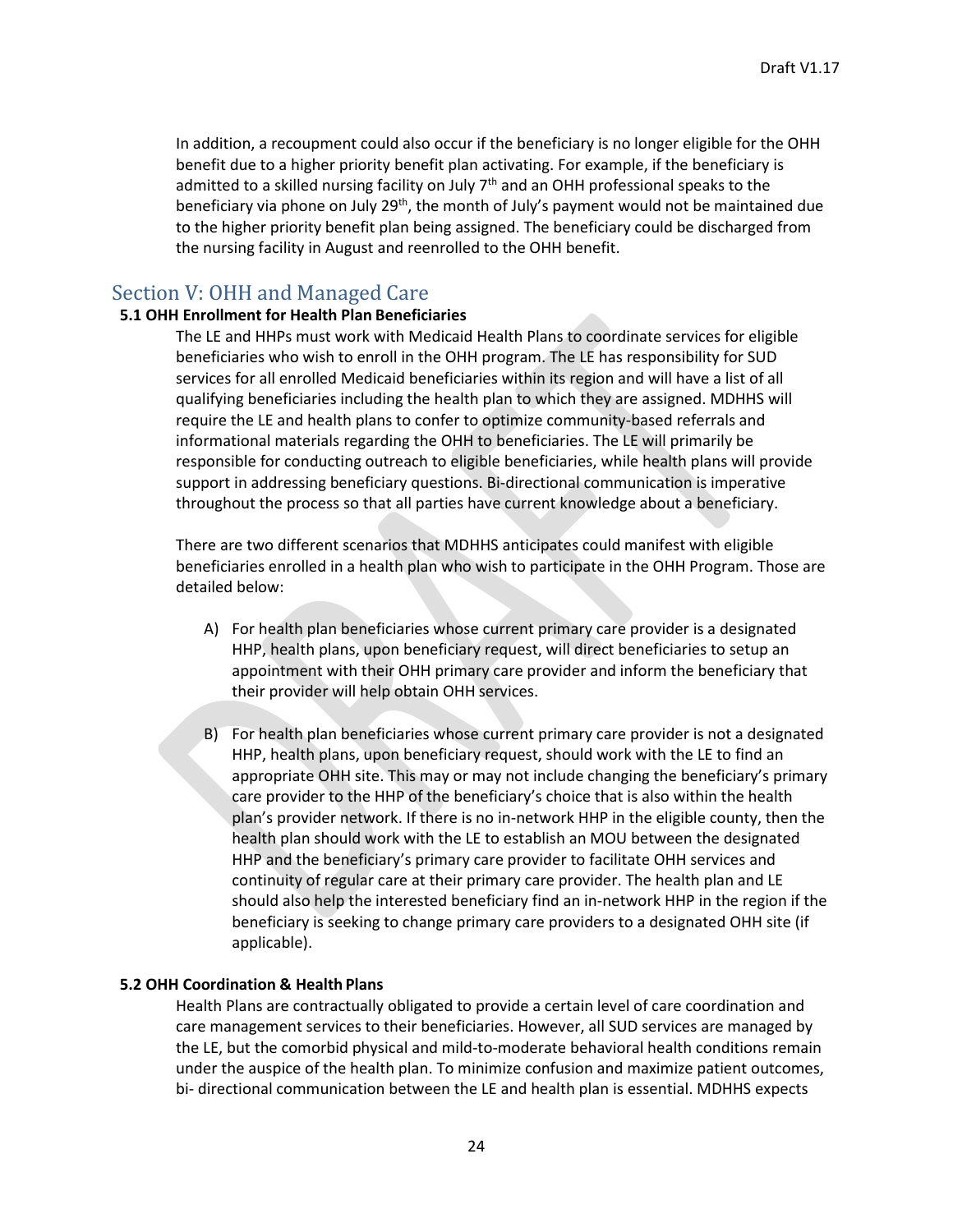the LE vis a vis the designated HHP to take the lead in the provision of care management, spanning health and social supports. At the same time, health plan coordination in terms of supporting enrollment, facilitating access to beneficiary resources, and maintaining updated information in CareConnect360 and other Health Information Exchange technology will be critical to the success of the OHH and the beneficiary's health status.

#### <span id="page-24-0"></span>Section VI: Health Information Technology

#### <span id="page-24-1"></span>**6.1 Waiver Support Application (WSA) and the OHH**

The WSA will provide support to the LE in the areas of beneficiary enrollment, including preenrollment activities (e.g., maintaining updated list of eligible beneficiaries), enrollment management including beneficiary disenrollment, and report generation. Every month, a new batch of eligible beneficiaries will be uploaded to the WSA.

#### <span id="page-24-2"></span>**6.2 CareConnect360 and the OHH**

CareConnect360 will help HIT-supported care coordination activities for the OHH Program. Broadly, it is a statewide care management web portal that provides a comprehensive view of individuals in multiple health care programs and settings based on claims information. This will allow the LE and other entities with access to CareConnect360 the ability to analyze health data spanning different settings of care. In turn, this will afford HHP a more robust snapshot of a beneficiary and allow smoother transitions of care. It will also allow the LE to make better and faster decisions for the betterment of the beneficiary. Providers will only have access to individuals that are established as patients of record within their practice. Finally, with appropriate consent, CareConnect360 facilitates the sharing of cross-system information, including behavioral health, physical health, and social support services.

#### <span id="page-24-3"></span>**6.3 Electronic Health Records and Health Information Exchanges**

The use of electronic health records and HIE is essential to the overarching goals of the OHH Program in the sense that it allows for the maintenance and transmittal of data necessary to optimize care coordination and management activities. MDHHS is also requiring that the LE and all HHPs utilize the same SUD platform to maximize clinical coordination and beneficiary consent to share information management. Moreover, because CareConnect360 does not have SUD related information, a more robust HIE solution is required to provide the optimal level of care management and coordination required of the OHH program. The LE will secure an HIE with these capabilities and facilitate access, including technical assistance, to the HHPs.

#### <span id="page-24-4"></span>**6.4 File Transfer Service (FTS)**

Michigan's data-submission portal is the File Transfer Service (FTS). Some documents may still reference the DEG; be aware that a reference to the DEG portal is a reference to the FTS. Billing agents will use the FTS to submit and retrieve files electronically with MDHHS. MDHHS has established an Internet connection to the FTS, which is a Secure Sockets Layer connection. This connection is independent of the platform used to transmit data. Every billing agent receives a "mailbox", which is where their files are stored and maintained. Billing agents can access this mailbox to send and retrieve files.

#### <span id="page-24-5"></span>Section VII: OHH Monitoring and Evaluation

#### <span id="page-24-6"></span>**7.1 Monitoring & Evaluation Requirements**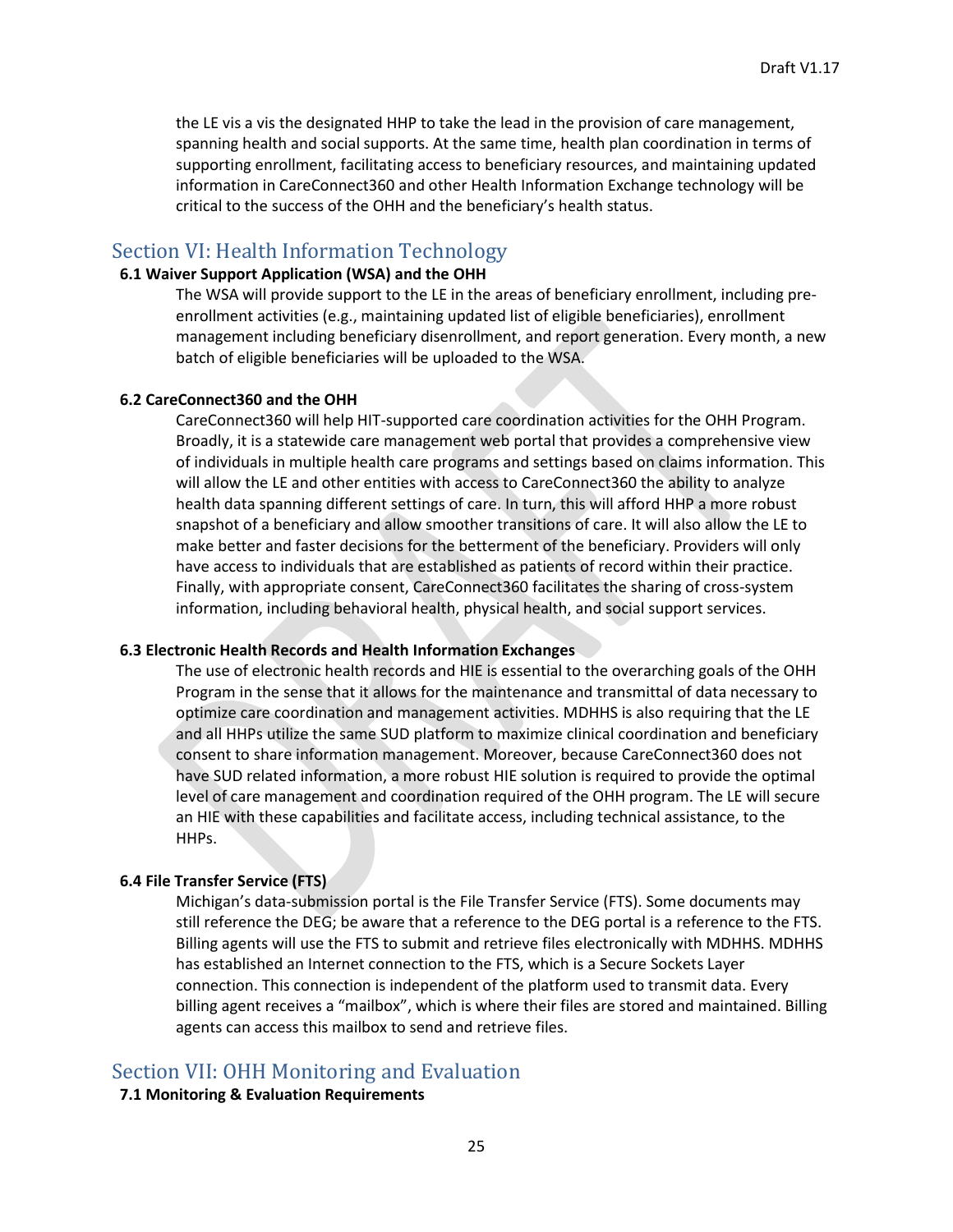Both CMS and MDHHS have quality monitoring and evaluation requirements for the Health Home program. To the extent necessary to fulfill these requirements, providers must agree to share all OHH clinical and cost data with MDHHS. It is the goal of MDHHS to utilize administrative data as much as possible to avoid administrative burden on providers. The data will be reported annually by MDHHS to CMS.

#### <span id="page-25-0"></span>**7.2 Federal (CMS) Monitoring & Evaluation Requirements**

CMS has supplied reporting requirements and guidance for health home programs. There are two broad sets of requirements – core utilization and core quality measures. It is essential that HHPs are aware of these measures and how they are calculated for evaluation purposes and the program's longevity. The specific Core Measures and other federal requirements are laid out below:

- 1. Core Utilization Measures (reported annually)
	- a. Initiation and engagement of alcohol and other drug dependence treatment
	- b. Follow-up after Emergency Department Visit for Alcohol or Other Drug Dependence
	- c. Emergency Department Utilization for SUD per 1,000 Medicaid Beneficiaries

#### 2. Core Quality Measures (reported annually)

- a. Adult Body Mass Index (BMI) Assessment
- b. Screening for Clinical Depression and Follow-up Plan
- c. Plan All-Cause Readmission Rate
- d. Follow-up After Hospitalization for Mental Illness
- e. Controlling High Blood Pressure
- f. Care Transition Timely Transmission of Transition Record
- g. Initiation and Engagement of Alcohol and Other Drug Dependence Treatment
- h. Prevention Quality Indicator (PQI) 92: Chronic Conditions Composite

In addition to the CMS Core Measures, CMS also requires participating states to conduct an independent cost-efficiency evaluation to demonstrate cost-savings.

CMS provides a technical specification manual each year for the federal reporting measures, which can be found on this page: [CMS Health Homes Quality Reporting.](https://www.medicaid.gov/state-resource-center/medicaid-state-technical-assistance/health-home-information-resource-center/quality-reporting/index.html)

#### <span id="page-25-1"></span>**7.3 State Monitoring & Evaluation Requirements**

In addition to the Federal requirements, CMS also requires states to define a separate quality monitoring plan specific to the population their Health Home program will target. MDHHS will monitor and report on the following data annually and utilize some of these measures in the P4P:

- Decrease in Emergency Department Utilization for SUD per 1,000 Medicaid Beneficiaries
- Reduction in County/Regional Opioid Hospitalizations per 100,000 Population
- Increase in the Initiation and Engagement of Alcohol and Other Drug Abuse or Dependence Treatment (IET) and Identification of Alcohol and Other Drug Services (IAD)

## <span id="page-25-2"></span>Appendix A: List of Qualifying ICD-10 Codes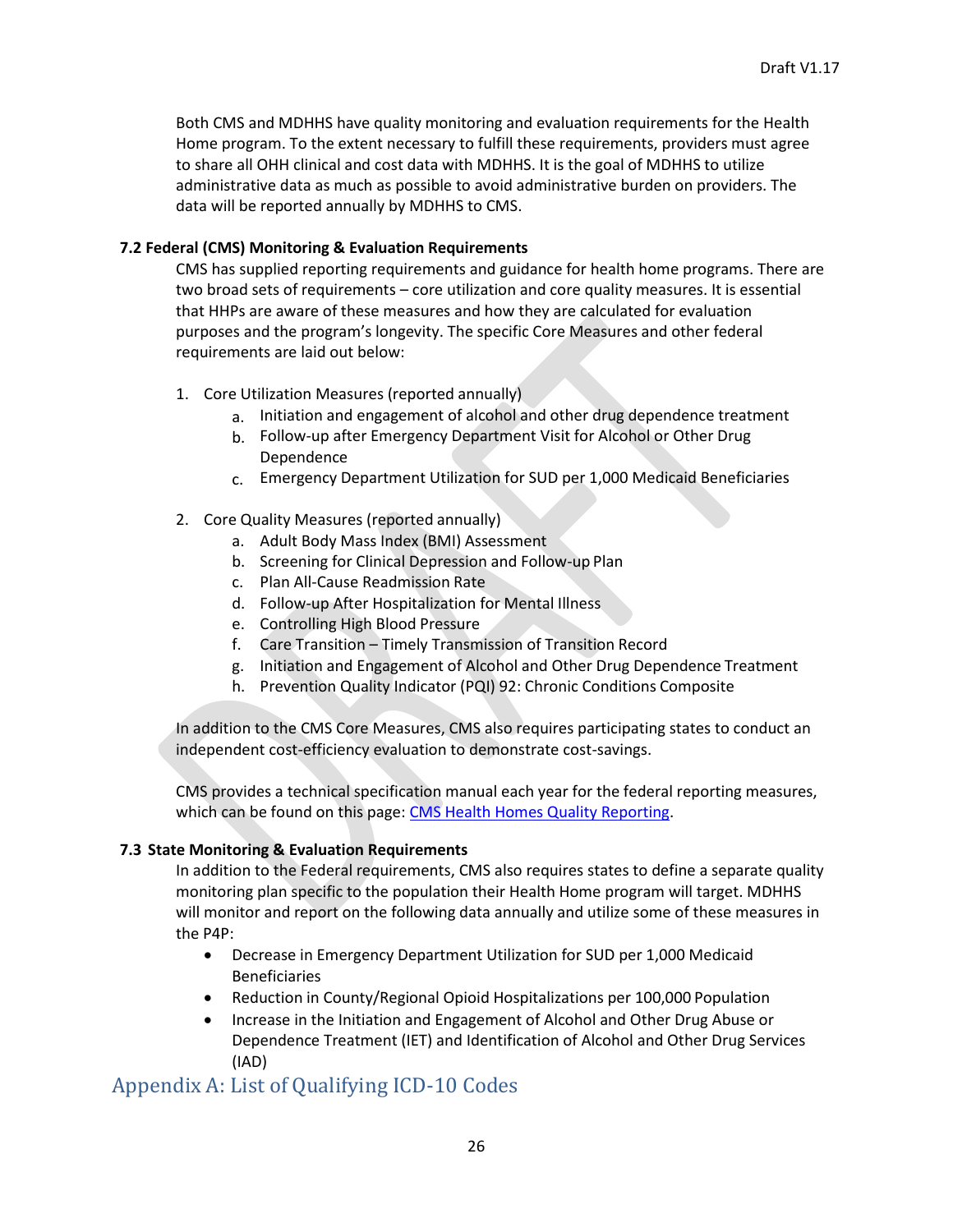#### <span id="page-26-0"></span>**F11 Opioid related disorders:**

- F11.1 Opioid abuse
	- o F11.10 …… uncomplicated
	- $\circ$  F11.11 ...... in remission
	- $\circ$  F11.12 Opioid abuse with intoxication
		- **F11.120** ...... uncomplicated
		- **F11.121** ...... delirium
		- F11.122 ...... with perceptual disturbance
		- **F11.129** ...... unspecified
	- o F11.14 …… with opioid-induced mood disorder
	- $\circ$  F11.15 Opioid abuse with opioid-induced psychotic disorder
		- **F11.150** ...... with delusions
		- **F11.151 ... with hallucinations**
		- **F11.159** ...... unspecified
	- $\circ$  F11.18 Opioid abuse with other opioid-induced disorder
		- **E11.181** Opioid abuse with opioid-induced sexual dysfunction
		- **E11.182** Opioid abuse with opioid-induced sleep disorder
		- **E11.188** Opioid abuse with other opioid-induced disorder
	- o F11.19 …… with unspecified opioid-induced disorder
- F11.2 Opioid dependence
	- o F11.20 …… uncomplicated
	- o F11.21 …… in remission
	- o F11.22 Opioid dependence with intoxication
		- **F11.220** ...... uncomplicated
		- **F11.221 …… delirium**
		- **E11.222 ……** with perceptual disturbance
		- **F11.229** ... unspecified
	- o F11.23 ...... with withdrawal
	- o F11.24 …… with opioid-induced mood disorder
	- o F11.25 Opioid dependence with opioid-induced psychotic disorder
		- **F11.250** ...... with delusions
		- **F11.251** ... with hallucinations
		- **F11.259** ... unspecified
	- $\circ$  F11.28 Opioid dependence with other opioid-induced disorder
		- $\blacktriangleright$  F11.281 Opioid dependence with opioid-induced sexual dysfunction
		- **E11.282 Opioid dependence with opioid-induced sleep disorder**
		- F11.288 Opioid dependence with other opioid-induced disorder
	- o F11.29 …… with unspecified opioid-induced disorder
- F11.9 Opioid use, unspecified
	- o F11.90 …… uncomplicated
	- $\circ$  F11.92 Opioid use, unspecified with intoxication
		- **F11.920 ...... uncomplicated**
		- **E11.921** ...... delirium
		- **E11.922** ...... with perceptual disturbance
		- **F11.929** ...... unspecified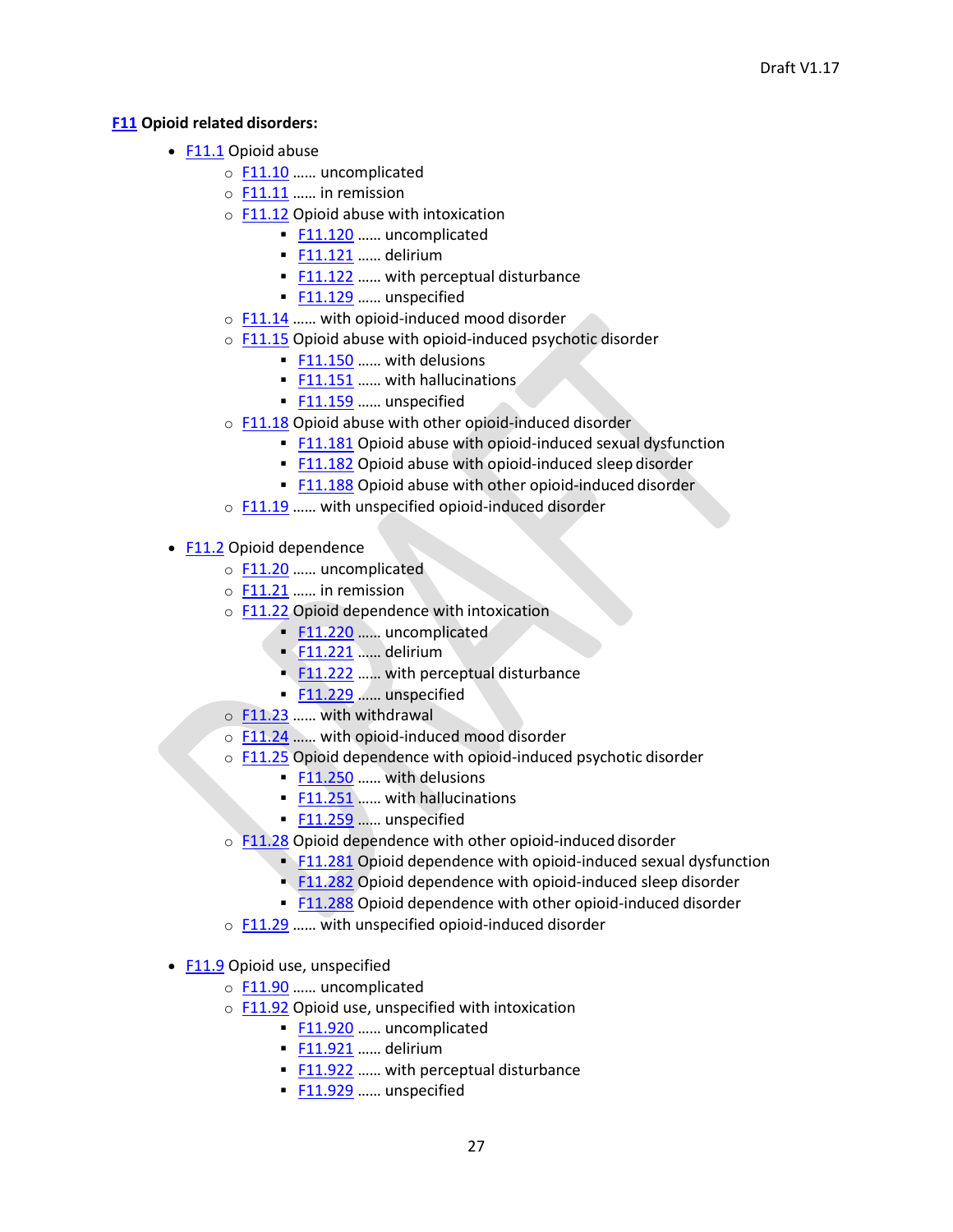- $\circ$  F11.93 ...... with withdrawal
- o F11.94 …… with opioid-induced mood disorder
- $\circ$  F11.95 Opioid use, unspecified with opioid-induced psychotic disorder
	- **F11.950** ...... with delusions
	- **F11.951 ...... with hallucinations**
	- **F11.959** ...... unspecified
- $\circ$  F11.98 Opioid use, unspecified with other specified opioid-induced disorder
	- **E11.981** Opioid use, unspecified with opioid-induced sexual dysfunction
	- F11.982 Opioid use, unspecified with opioid-induced sleep disorder
	- **E11.988** Opioid use, unspecified with other opioid-induced disorder
- o F11.99 …… with unspecified opioid-induced disorder

## Appendix B: List of Coexisting Benefit Plan

- Additional Low Income Medicare Beneficiary
- Ambulatory Prenatal Services
- Autism-Related Services
- Benefits Monitoring Program
- Breast and Cervical Cancer Control Program
- Children's Serious Emotional Disturbance Waiver-DHS
- Children's Home and Community Based Services Waiver
- Children's Serious Emotional Disturbance Waiver Program
- Children's Special Health Care Services
- Children's Special Health Care Services Managed Care
- Children's Waiver Program Managed Care
- CSHCS Medical Home
- End Stage Renal Disease
- Foster Care and CPS Incentive Payment
- Freedom to Work
- Full Fee-for-Service Healthy Kids Expansion
- Full Fee-for-Service Medicaid
- Habilitation Supports Waiver Program
- Healthy Kids Dental
- Healthy Kids Expansion Emergency Services Only
- Healthy Michigan Plan
- Healthy Michigan Plan Behavioral Health Enrolled in an MHP
- Healthy Michigan Plan Behavioral Health NOT Enrolled in an MHP
- Healthy Michigan Plan Emergency Services Only
- Healthy Michigan Plan-Managed Care
- Home and Community Based Waiver Services-Managed Care
- HSW Habilitation Supports Waiver Program Managed Care
- Integrated Care- MI Health Link
- Intermediate Care Facility for Individuals with Intellectual Disabilities
- Managed Care Exempt
- Maternity Outpatient Medical Services
- Medicaid Behavioral Health Enrolled in an MHP
- Medicaid Behavioral Health NOT Enrolled in an MHP